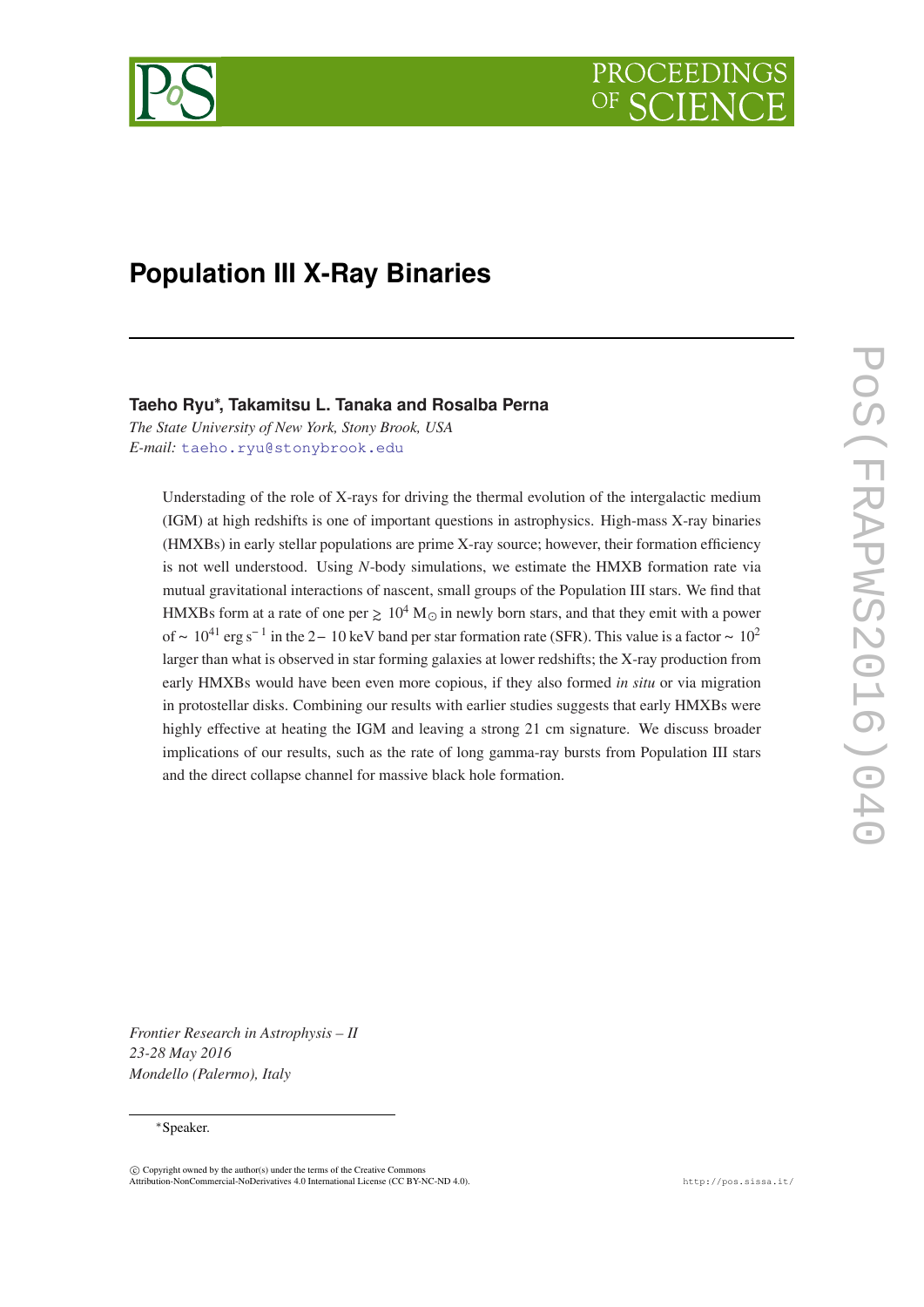# <span id="page-1-0"></span>1. Introduction

One of the fundamental challenges in cosmology is to understand the history of the early Universe from Cosmic dark ages to the end of reionization as the first stars and galaxies emerged and the radiation from these objects had ionized the intergalactic medium (IGM). Advances in numerical techniques, combined with exquisite measurements of the "initial" conditions ([\[1\]](#page-0-0), [\[2\]](#page-0-0)), have led to remarkable simulations ([[3](#page-0-0)], [[4](#page-0-0)], [[5](#page-0-0)], [[6](#page-0-0)], [[7](#page-0-0)]) of the conditions leading up to the former milestone, occurring at  $z \ge 30$ , when the Universe was  $\approx 100$  Myr old. However, reconstructing the subsequent several hundred Myr of cosmic history has embraced difficulties, one of which is related to uncertainties in modeling the numerous forms of feedback from the first astrophysical objects ([\[8\]](#page-0-0), [\[9\]](#page-0-0), [[10](#page-0-0)]).

In particular, X-rays from the first galaxies can act as a powerful source of feedback ([[11\]](#page-0-0), [[12\]](#page-0-0)). Because hard X-rays (energies ∼> 1 keV) have mean free paths comparable to the Hubble horizon, they can isotropically heat and partially reionize the early IGM ([[13\]](#page-0-0), [[14](#page-0-0)], [\[15](#page-0-0)], [\[16\]](#page-0-0)). Recent studies show that they are expected to be the dominant agent in heating the IGM, possibly leading to suppression of star formation ([\[17](#page-0-0)]) and massive black hole (BH) growth ([\[18](#page-0-0)]) inside low-mass dark matter haloes by raising the Jeans and filtering masses of the IGM ([[19\]](#page-0-0), [\[20\]](#page-0-0)). On larger scales, as soft X-rays ( $\sim$  0.1 – 1 keV) promotes the formation of molecular hydrogen, affecting the formation of stars and possibly massive black holes (BHs) ([[21\]](#page-0-0), [\[22](#page-0-0)], [[23\]](#page-0-0), [[24](#page-0-0)]).

The goal of this study is to estimate the formation rate and X-ray output of HMXBs in the early Universe as one of the prime X-ray sources, by using *N*-body simulations of nascent groups of the first (Population III, henceforth Pop III) stars. The formation rate has been left as a free parameters in studies or estimated with simplified assumptions. However, we estimate this value via purely theoretical dynamical approach. Based on the estimated formation rates, we derive a HMXB energy output (normalized to the star formation rate) that is a factor  $\sim 10-150$  higher than in present-day star-forming galaxies. We find that the X-ray output does not change significantly within the wide variety of simulation setups and submit that this is a robust estimate. Our work is also relevant for predicting the rates of long-duration gamma-ray bursts (LGRBs) from Pop III stars.

The paper is organized as follows. We start in §2 by discussing the problem to be solved beginning with the equations of motion, followed by the description of our *N*-body code, our choices for the initial conditions, and how the data is interpreted for HMXB formation. We present our results in §[3](#page-4-0). In §[4](#page-9-0), we discuss the implication of our work for the X-ray output of the first galaxies, as well as for other topics such as LGRBs and SMBH formation. We conclude with a summary of our findings in [§5.](#page-14-0)

## 2. Stellar Dynamics

Here, we provide an overview of our simulations—namely: the equations of motion that are solved to simulate the dynamical evolution of the star groups; the numerical scheme we use to solve the equations; the different types of initial conditions we adopted, as well as the reasoning behind our choices; and finally, how the results are interpreted for HMXB formation.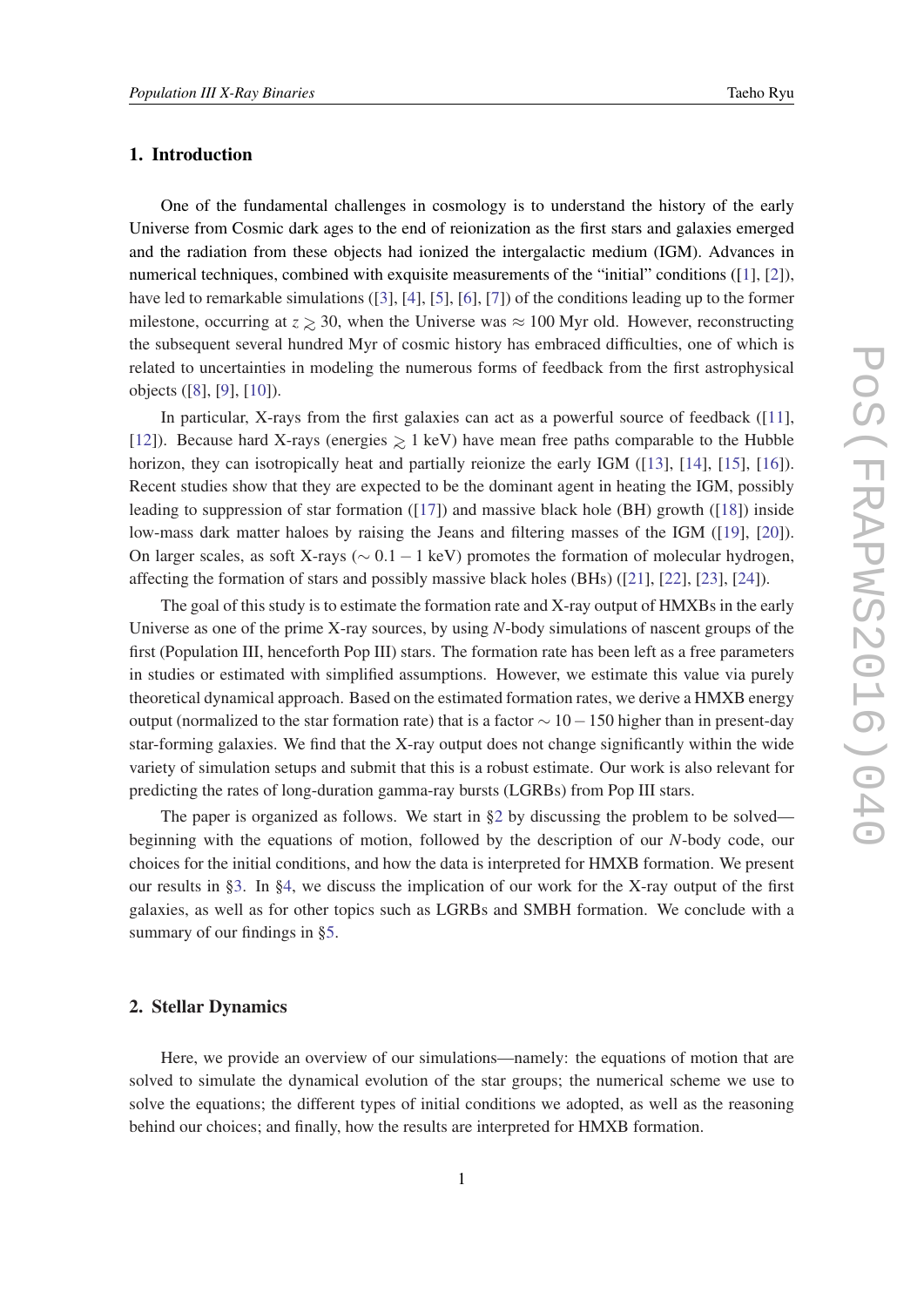#### <span id="page-2-0"></span>2.1 The equations of motion

Our *N*-body code numerically solve the equation of the motion of *N* objects with masses *m<sup>i</sup>* , moving under their mutual gravitational influence, a dissipative dynamical friction force, and a background gravitational potential, which can be written as,

$$
\frac{d^2}{dt^2}\vec{r}_i = \vec{a}_{g,i} + \vec{a}_{df,i} + \vec{a}_{bg,i}.
$$
\n(2.1)

The first term on the right-hand side of equation  $(2.1)$  is the specific force due to Newtonian gravity,

$$
\vec{a}_{g,i} = -\sum_{j \neq i} G m_j \frac{\partial S(r_{ij})}{\partial r_{ij}} \frac{\vec{r}_i - \vec{r}_j}{r_{ij}},\tag{2.2}
$$

where *G* is the gravitational constant,  $\vec{r}_i$  is the displacement of the  $i_{th}$  star from the center of the host dark matter halo, and  $r_{ij} \equiv |\vec{r}_i - \vec{r}_j|$ .

We adopt the Plummer softening kernel  $S(r_i)$  ([\[27](#page-0-0)]),

$$
S(r_{ij}) = -\frac{1}{\sqrt{r_{ij}^2 + \varepsilon^2}},
$$
\n(2.3)

where we take  $\varepsilon = R_{\odot}$ .

The second term on the right-hand side of equation  $(2.1)$ ,  $\vec{a}_{df,i}$ , is the specific drag force due to dynamical friction. For collisionless systems, the standard Chandrasekhar formula for dynamical friction is [[27\]](#page-0-0),

$$
\vec{a}_i = -4\pi \ln \Lambda \ f(X_i) \ \frac{G^2 m_i}{v_i^3} \ \rho(r_i) \ \vec{v}_i,\tag{2.4}
$$

where

$$
f(X_i) \equiv \text{erf}(X_i) - \frac{2}{\sqrt{\pi}} X_i \, \exp\left(-X_i^2\right),\tag{2.5}
$$

*v*<sub>*i*</sub> is the speed of the *i*<sub>th</sub> star with respect to the background,  $X_i \equiv v_i/($ √  $(2\sigma_v)$ ,  $\sigma$  is the velocity dispersion, lnΛ is the Coulomb logarithm and  $\rho(\vec{r}_i)$  is the local gas density.

We adopt the modified formula for gaseous medium used in [\[28](#page-0-0)]. This prescription incorporates behaviors found in numerical simulations for subsonic and supersonic regimes ([[29](#page-0-0)], [\[30\]](#page-0-0)). The specific drag force vector always points opposite to the direction of motion. We use  $\ln \Lambda = 3.1$ .

The third and last term,  $\vec{a}_{bg,i}$ , is the specific force due to the background potential, which is dominated by gas. The background potential provides an additional inward force whose functional form depends on the density profile. For simplicity, here we use a constant density and explore different values in our simulations. The force due to the background potential is then

$$
\vec{a}_{\text{bg},i} = -\frac{4\pi}{3} G\rho \vec{r}_i,\tag{2.6}
$$

where here  $\vec{r}_i$  is the vector pointing from the center of the halo to the *i*-th star.

The equation of motion is solved iteratively, with the positions, velocities and accelerations of each star updated at every time step. We describe our computational method below.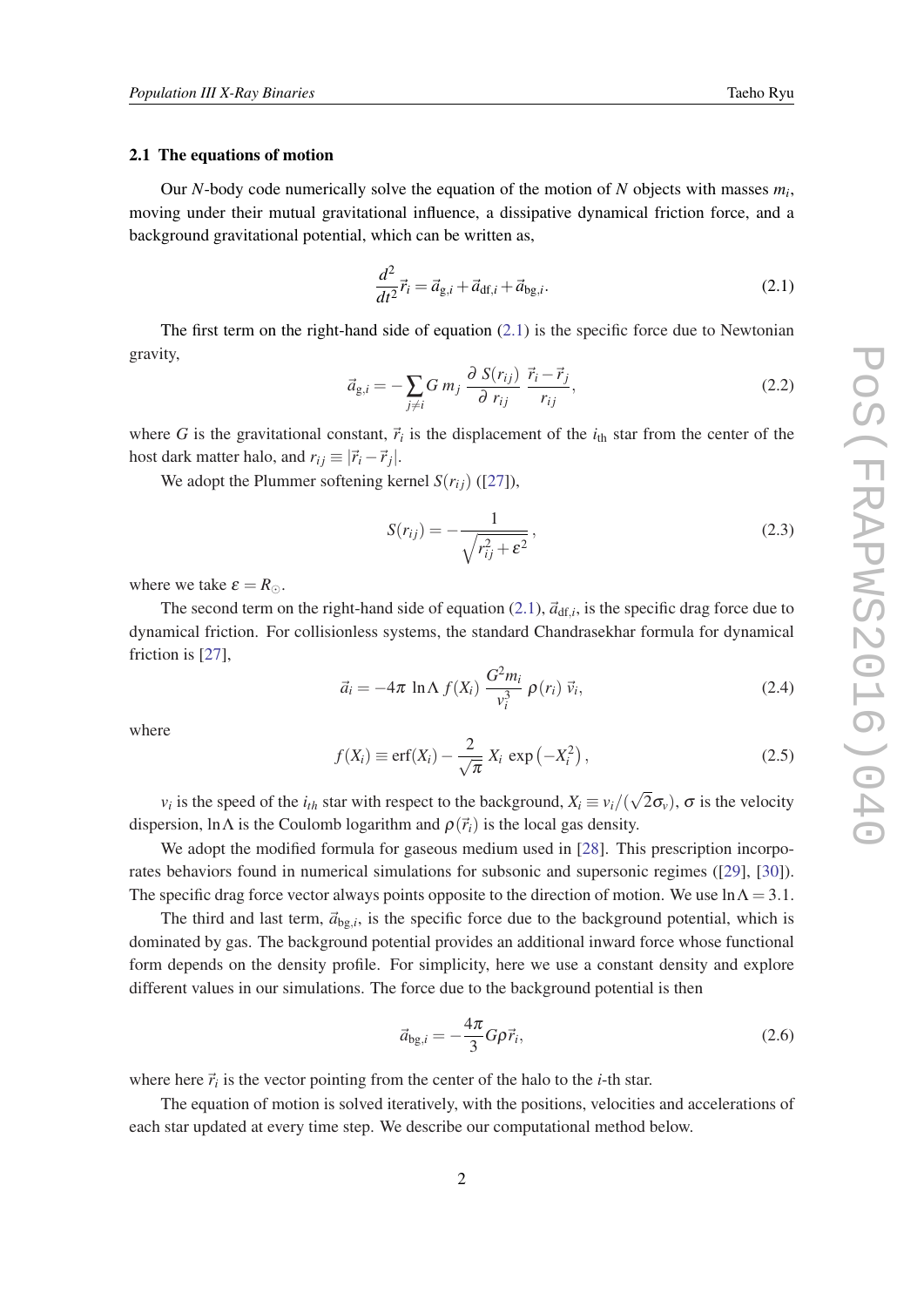## 2.2 Code Description

We perform 3-dimensional, *N*-body simulations with 4th-order & 5-stage Runge-Kutta-Fehlberg methods (RKF45 method, [\[31](#page-0-0)]) using adaptive time steps. The RKF45 is a very precise and stable integration method among the large class of Runge-Kutta schemes, particularly by adapting the Butcher tableau for Fehlberg's 4(5) method.

The code keep updating the position and velocity by integrating the equations of motion  $(2.1)$  $(2.1)$ , taking into account the effects of dynamical frictions and gravitational force from ambient gas.

To ensure numerical precision, our computational scheme varies the value of each subsequent time step analytically, so that numerical errors for each variable in the simulation do not exceed  $10^{-13}$  times the size of the variable.

## 2.3 Determining HMXB formation

It is assumed that a HMXB has formed if both of the following criteria are satisfied:

- 1. *One of two stars forming a binary turns into a compact object (CO).* We compare the typical lifetime ( $\tau_{\text{life}}$ ) of a massive star with the time ( $t_{\text{run}}$ ) in the simulation (taken to coincide with the time at which stars are born). If  $\tau_{\text{life}} > t_{\text{run}}$ , the star is marked as a CO in the simulation.
- 2. *The two stars are close enough so that the accretion occurs through Roche-lobe overflow (RLOF)*. This criterion is simply written as  $R_{star} \geq R_{RL}$ , where  $R_{star}$  is the stellar radius, and *R*RL is the Roche-lobe radius of the most massive star calculated from the center of the star to the inner Lagrange point given by [[59\]](#page-0-0),

$$
\frac{R_{\text{RL},1}}{r} = \frac{0.49q^{2/3}}{0.6q^{2/3} + \ln(1+q^{1/3})},\tag{2.7}
$$

where *r* is the orbital distance and  $q = \frac{m_2}{m_1}$  $\frac{m_2}{m_1}$  is the mass ratio.

If a binary satisfies these two criteria, the binary is marked as a HMXB. Since the two criteria are independently checked at every time step, which criterion is satisfied first is not important.

## 2.4 Setup and Initial Conditions

We model dark matter halo with virial temperatures  $\sim 1000 - 2000$  K at the redshift 20  $\leq$ *z* ≤ 30 as a birth place of Pop III formation. The initial positions of the stars are generated quasirandomly via a Monte Carlo realization with the assumption that they formed inside a shared Keplerian gas disk at the center of the host dark matter halo. Correspondingly, the initial velocities of the stars are assigned to be circular, parallel to the disk plane, and Keplerian at the instant the simulation begins.

In the simulations by [[25\]](#page-0-0), multiple protostars formed several AU apart from each other. The masses of the stars follow the initial mass function (IMF) with  $\alpha = 0.17$  ( $\frac{dN}{dM} = M^{-\alpha}$ , [\[26](#page-0-0)]),  $M_{\text{max}} =$ 140 M<sub> $\odot$ </sub> and  $M_{\text{min}} = 0.1$  M<sub> $\odot$ </sub>. we run simulations with number densities  $n_6$  and  $n_4$ . In addition to that, we explore several different configurations: cases with a star group of  $N = 5$  stars, a star group of  $N = 10$  stars, and collisions between two groups of  $N = 5$  stars.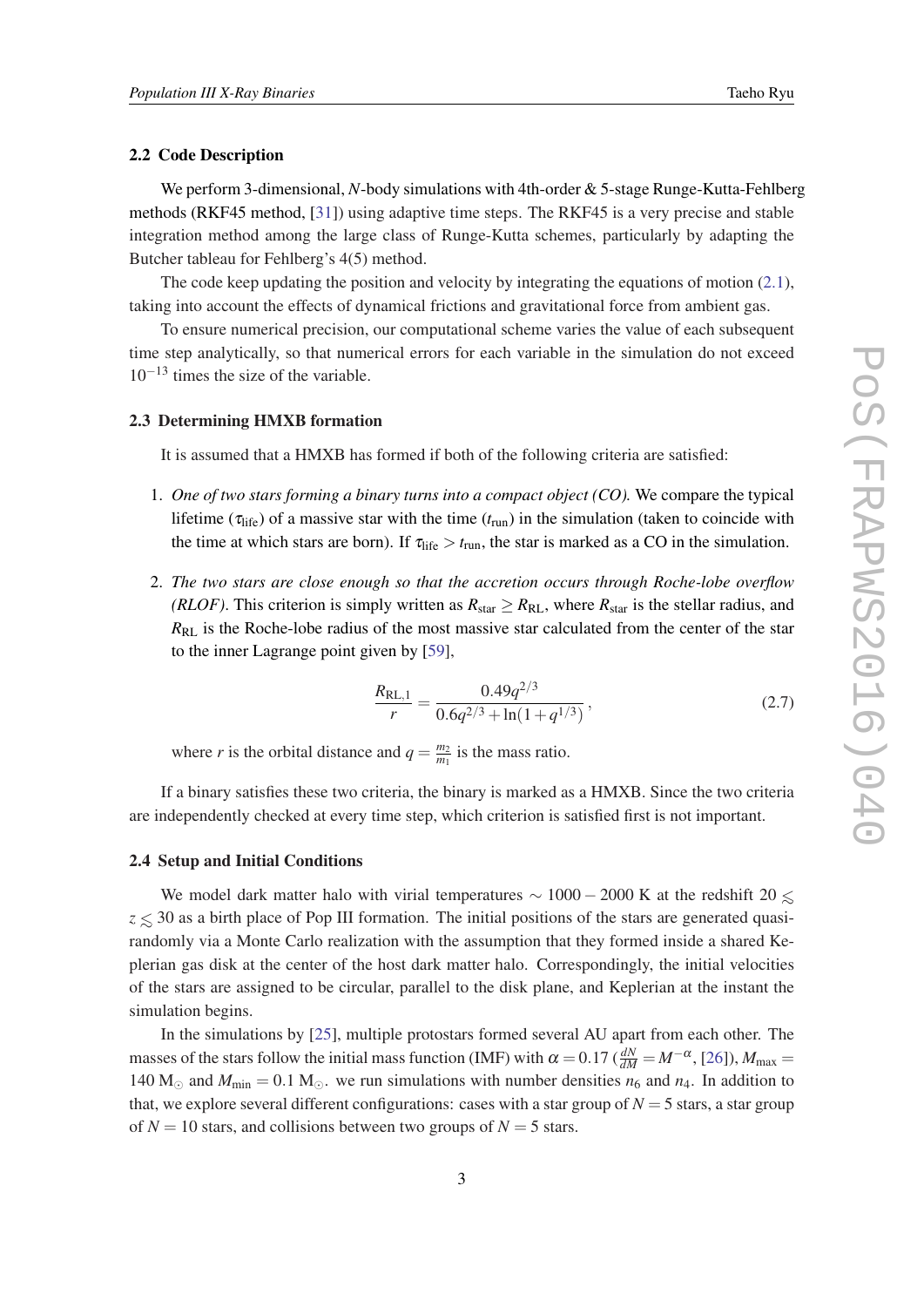| Taeho Rvu |  |
|-----------|--|
|-----------|--|

<span id="page-4-0"></span>

|                                                       | <i>n</i> 6     | $n_4$                            |
|-------------------------------------------------------|----------------|----------------------------------|
| runs                                                  | 86             | 86                               |
| $\langle a_{t=500\text{yr}}\rangle$ [AU]              | 1.37           | 1.42                             |
| $\tau_{\rm df}[{\rm yr}]$                             | $\sim 10^{13}$ | $\sim 10^{15}$                   |
| Companion stars                                       |                | 3rd massive star, $11 \sim 12$ M |
| $P_{\rm HMXBc}$                                       | 0.070          | 0.070                            |
| $F_{\text{HMXB}}$ [10 <sup>-4</sup> M <sup>-1</sup> ] | 4.6            | 4.6                              |

**Table 1:** Summary of results for simulations of 5-body groups forming on scales of  $\simeq 10$  AU.  $\langle a_{t=5000 \text{ yr}} \rangle$ indicates the semi-major axis at  $t = 5000$  yr, while  $\tau_{df}$  represents the dynamical friction timescale required for  $a_{t=5000 \text{ yr}}$  to shrink to  $a_{RL}$ .  $P_{HMXBc}$  is the fraction of runs in which a HMXBc forms, and  $F_{HMXB}$  is the number of HMXBc formed across all simulations, normalized by the total mass of the stars in the simulations.

#### 3. Results

Here, we summarize the findings of our *N*-body simulations, focusing in particular on the properties of the most compact binaries found for each set of runs.

#### 3.1 5-body simulations



Figure 1: Left: Pericenter distance - eccentricity distribution plot for  $n_6$ . Two HMXB candidates (HMXBc) have been produced. *Right*: The same distribution plot for  $n_4$ . The circled points indicate HMXBc whose mass transfer via RLOF may occur periodically due to their eccentric orbits. The elliptically-circled point indicates an HMXBc whose semimajor axis is smaller than  $a_{RL}$ , so the mass transfer will be steady. There are a couple of binaries with pericenter distance smaller than  $R_{RL}$ , but they are excluded because  $M_2 < 8$  M<sub> $\odot$ </sub>.

We performed 86 runs of 5-body simulations for each of the number density values  $n_6$  and  $n_4$ . We use the same initial conditions for each set of runs for proper comparisons.

In the  $n_6$  calculations, the most common scenario is that  $S_1$  always forms the most compact binary almost immediately, while stellar scatterings are most common during the first few years to about 40 years. Thereafter, a multiple system usually survives and stabilizes, while less massive stars are ejected.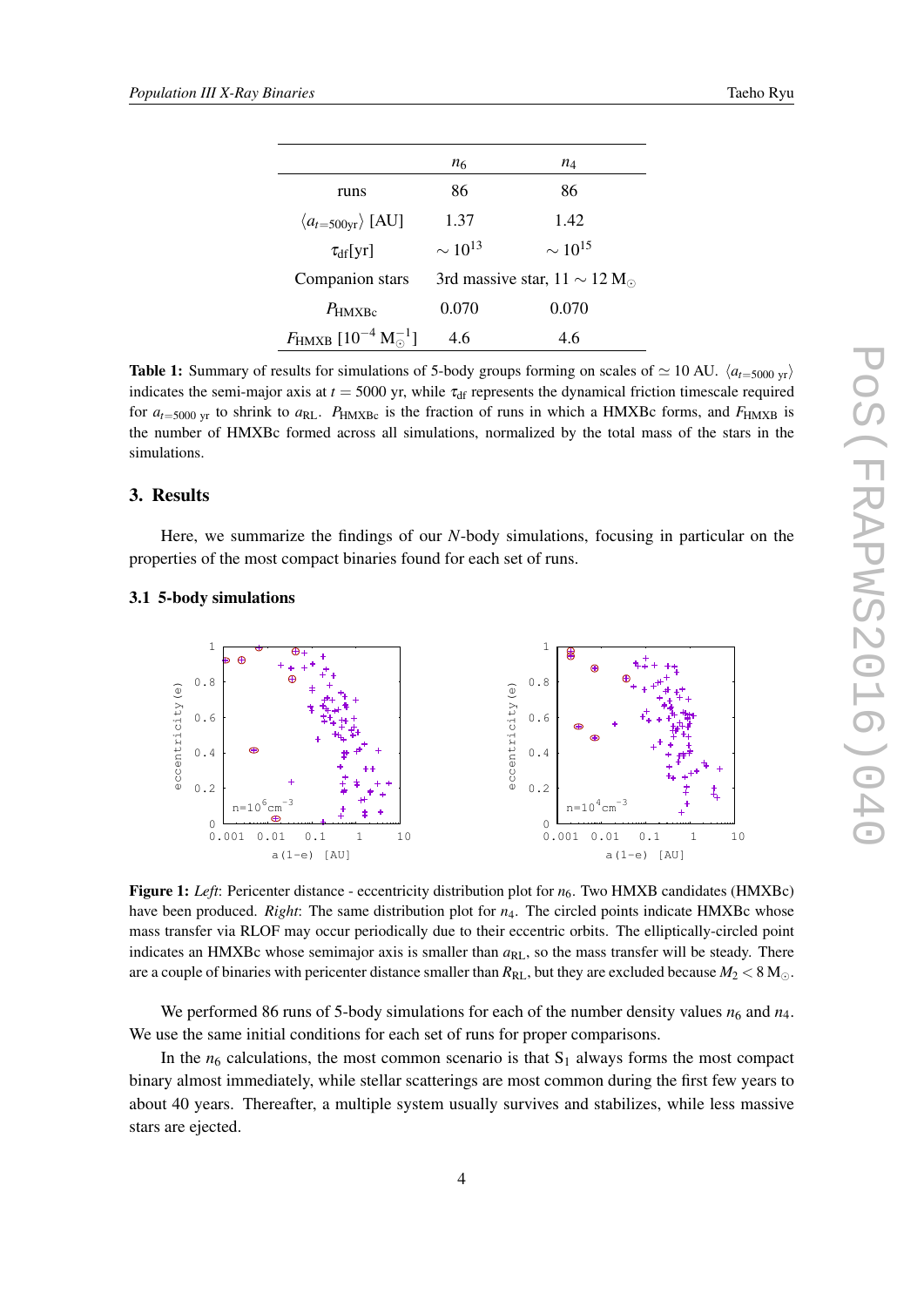<span id="page-5-0"></span>In our 86 runs, the last surviving binary is typically of type  $B_{13}$  (pairing of the most massive and third most massive stars). with total mass of 130 M<sub> $\odot$ </sub> and  $\langle M_{\rm S_3}\rangle = 11$  M $_{\odot}$ .  $\langle a_{t=5000 \text{ yr}}\rangle =$ 1.87 AU and the minimum semi-major axis is 0.2 AU. The corresponding dynamical friction time scale is  $\sim 10^{13}$  yr. The ejected stars have speeds of  $(10-100)$   $c_s$ , and  $c_s \sim 4$  km/s. Six of the HMXB candidates (HMXBc hereafter) have been formed in all runs ( $P_{HMXBc} = 0.070$ ). For later use, let us define  $F_{\text{HMXB}}$  as the number of HMXBc formed across all simulations, normalized by the total mass of the stars. Then  $F_{\text{HMXBc}} = 4.6 \times 10^{-4} \text{ M}_{\odot}^{-1}$  (This term will be used to estimate the X-ray luminosity and is one of the primary results of our study).

The outcomes of the  $n_4$  simulations are quite similar: a triple or higher multiple forms in 65 of 86 runs, and  $\langle a_{t=5000 \text{ yr}} \rangle$  = 1.42 AU. Furthermore, due to the same number of HMXBc, *P*<sub>HMXBc</sub> and  $F_{\text{HMXBc}}$  are the same. One notable difference is that for  $n_4$ , the dynamical friction time scale is longer by 2 orders of magnitude compared to  $n<sub>6</sub>$ , because this quantity is inversely proportional to the number density.

We present the distribution of eccentricity for pericenter distance in Figure [1](#page-4-0). In particular, the *left* panel shows the distribution for  $n_6$  calculations and the *right* panel for  $n_4$ . The circled point indicates HMXBc with distance at pericenter shorter than the corresponding Roche-Lobe radius.



Figure 2: Trajectories up to  $t = 2000$  yr for 5-body simulations with identical initial conditions but different densities:  $n_4$  (left panel) and  $n_6$  (right panel). Despite having the same starting point, the trajectories of the 5 stars evolve quite distinctly in the two backgrounds due to the different magnitudes of dynamical friction. The two simulations for different bound systems: a binary for  $n_4$  (black+yellow line) and a quartet for  $n_6$ (black+red+blue+yellow lines).

Figure 2 shows two sample trajectories of 5 stars with low number density (left panel) and high number density (right panel) after 1000 yr. They were given identical initial conditions for the run, but their trajectories have developed differently. In Figure [3,](#page-6-0) at 800 yr, even though the same stars form a triple and the same star is ejected for both number densities, their trajectories are clearly different.

There is no noticeable difference in the overall results between the  $n_4$  and  $n_6$  runs—quantities such as  $\langle a_{t=5000 \text{ yr}} \rangle$ , the dynamical friction time scale  $\tau_{df}$ , the total mass of the most compact binary (or which star forms the compact binary with  $S_1$ ) as summarized in Table [1.](#page-4-0) For both number densities, the companion star of the binary is typically the third most massive star S<sub>3</sub>.

To sum up, we find that *P*<sub>HMXBc</sub> ~ 7% of our simulations form HMXBc, regardless of the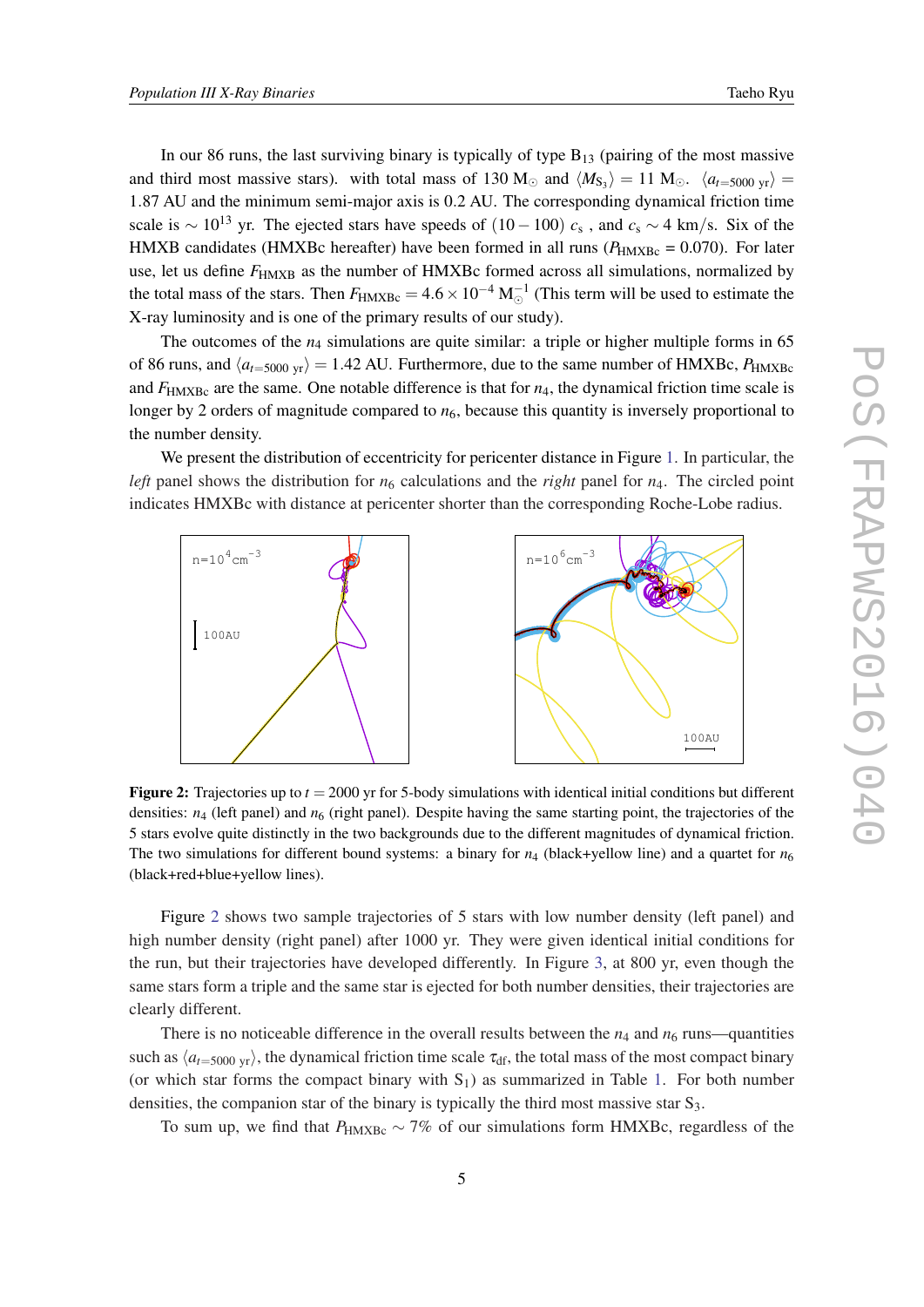<span id="page-6-0"></span>

Figure 3: Trajectories of two 5-body simulations with identical initial conditions but different ambient gas densities. The simulations have formed triples with the identical stars (black+yellow+purple lines; contrast with [2\)](#page-5-0) at  $t = 1000$  yr, despite differences in the trajectories of each star and the center of mass.

| Scenario                                               |      | $\mathcal{D}_{\mathcal{L}}$ | 3    | 4A   | 4B   |
|--------------------------------------------------------|------|-----------------------------|------|------|------|
| runs                                                   | 54   | 30                          | 30   | 30   | 30   |
| $\langle a_{t=500 \text{ yr}} \rangle$ [ AU]           | 1.0  | 1.1                         | 0.90 | 1.8  | 1.6  |
| $\langle a_{\rm B_1} \rangle$ [AU]                     | 1.6  | 1.5                         | 1.8  | 2.4  | 2.0  |
| $\langle a_{\text{rest}} \rangle$ [ AU]                | 0.72 | 0.15                        | 0.42 | 1.2  | 0.23 |
| $P_{HMXBc}$                                            | 0.33 | 0.33                        | 0.27 | 0.13 | 0.27 |
| $F_{\text{HMXBe}}$ [10 <sup>-4</sup> M <sup>-1</sup> ] | 15   | 11                          | 9.0  | 4.2  | 84   |

Table 2: Summary of the results from 10-body simulations. We have considered five different scenarios. Scenario 1 simulated the 10-body version of the 5-body calculation, i.e. an isolated star group. The other scenarios all involve collisions of two 5-body star groups. Scenario 2 is a head-on collision of two coplanar, co-rotating star groups. Scenario 3 also collided two groups of stars with co-rotating orbital planes, but with an impact parameter comparable to the sizes of the groups, which results in an inspiral and eventual merger. Scenarios 4A and 4B are similar to scenario 3, except that the orbital planes of the colliding star groups had mutual inclinations of 45<sup>°</sup> and 135<sup>°</sup>, respectively.

gas density value. Normalized to the total stellar mass in the simulations, the number of HMXBc formed per stellar mass is  $F_{\text{HMXB}} \approx 4.6 \times 10^{-4} \text{ M}_{\odot}^{-1}$ .

# 3.2 10-body simulations

We now explore several different configurations for the star group, and run several sets of simulations with 10 stars (instead of 5) with  $n = 10^6$  cm<sup>-3</sup>. These are: (1) 10-body version of the calculation presented above; (2) head-on crash of two star groups containing 5 stars each; (3) a close encounter and subsequent inspiral and merger of two star groups containing 5 stars each.

We generate stellar masses in the same way as for the 5-body case, but with a larger value for the parameter  $M_{\text{max}} = 300 \text{ M}$ . We have run each simulation for 500 yr. The results of these simulations are summarized in Table 2. We briefly discuss each one, as follows.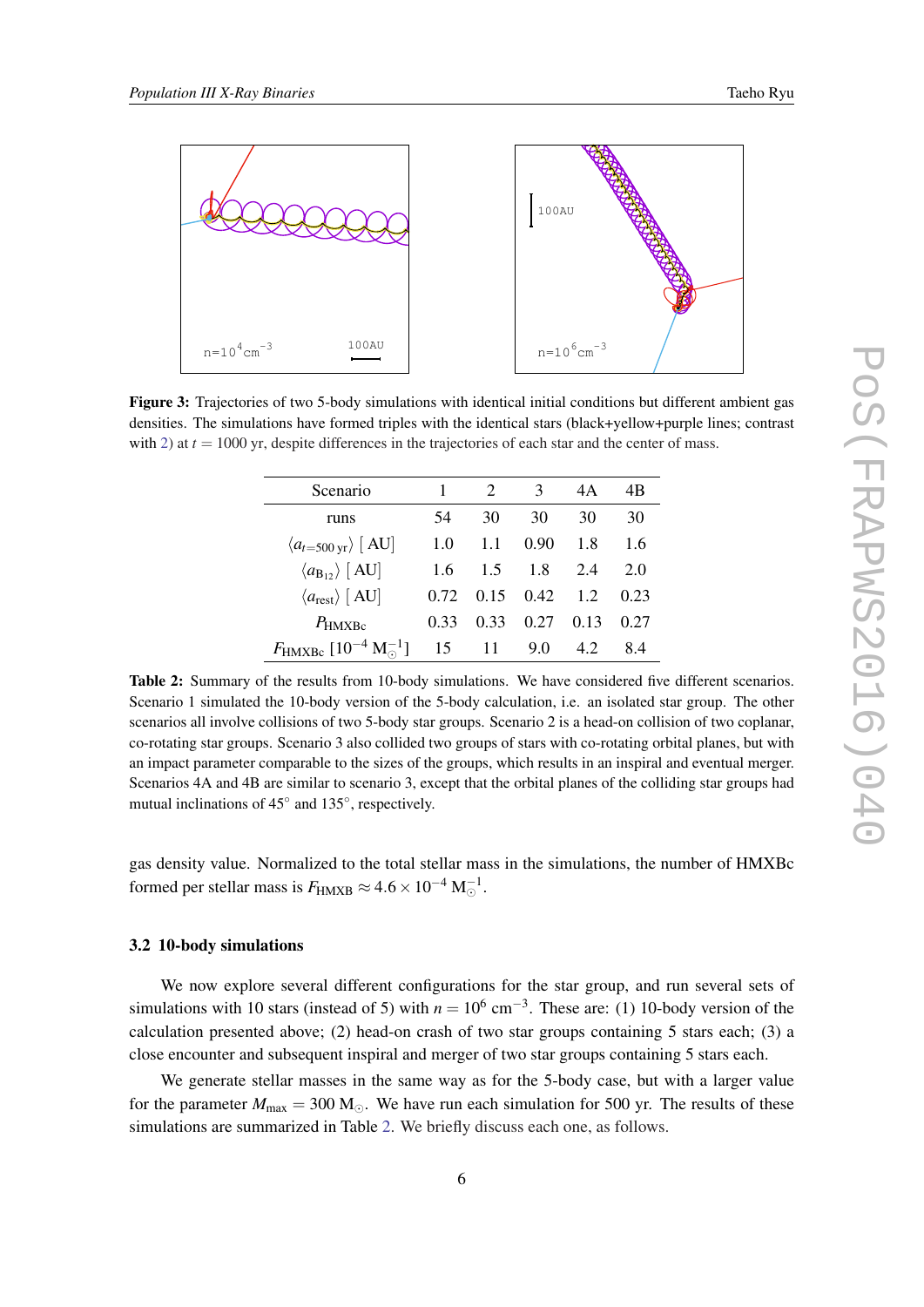#### 3.2.1 Scenario 1: 10-body group in isolation

We set up the simulations as in the 5-body calculations, but with 10 stars.

We find that  $\langle a_{t=500\text{yr}} \rangle = 1.0$  AU. Interestingly, there are 18 out of 54 cases in which  $a < a_{RL}$ . There is a large difference in scale between  $a_{B_{12}}$  and  $a_{rest}$ , where  $a_{B_{12}}$  is the semi-major axis of  $B_{12}$  (binary made up of the two most massive stars) and  $a_{\text{rest}}$  is the semi-major axis of the binary stars other than  $S_1$  and  $S_2$ . This is a common feature of the 10-body simulations: they often end up with triples whose inner binary is  $B_{\text{rest}}$  while the outer binary is  $B_{12}$ . Our simulations yield  $\langle a_{\text{rest}} \rangle$  = 0.72 AU and  $\langle a_{B_{12}} \rangle$  = 1.6 AU. Also note that, in 14 out of 18 HMXBc, the binary is B<sub>rest</sub> (i.e. it is not made up of the two most massive stars).

We find that a HMXBc forms in a larger fraction of these simulations than in the 5-body case,  $P_{HMXBc} = 0.33$ , for the obvious reason that there are more stars. Per unit stellar mass in the simulations, the number of HMXB candidates is  $F_{\text{HMXB}} = 1.5 \times 10^{-3} \text{ M}_{\odot}^{-1}$ , which is a factor  $\approx 3$ higher than we found for the 5-body case.

# 3.2.2 Scenario 2: Collision between two 5-star groups – head-on collision

In scenario 2, two groups of 5 stars collide head-on. The initial conditions for two groups of 5 stars are generated randomly in the same way as for 5-body simulations. Their separations are two to three times their sizes and the mutual inclination is zero. The initial relative speed of the groups is roughly the speed of sound and the center of mass of one group is set to move directly toward the center of mass of the other group.

We find that prior to colliding, each group forms a compact binary of type  $B_{12}$  (the most and second-most massive star). When the two groups collide, those two binaries that existed before the collision were broken and the two most massive stars of each group form a new compact binary with high chances. The average  $\langle a_{t=500 \text{ yr}} \rangle$  is 1.1 AU, but  $\langle a_{\text{B}_{12}} \rangle = 1.5$  AU and  $\langle a_{\text{rest}} \rangle = 0.15$  AU, meaning that the most compact binaries are not formed from the most massive stars. The shorter average separations may be a result of a larger number of early 3-body scatterings, which act to harden the group as a whole.

HMXBc form in 10 out of 30 runs, and they are not of type  $B_{12}$ . However, we find a rate of HMXB formation per stellar mass  $F_{\text{HMXB}} = 1.1 \times 10^{-3} \text{ M}_{\odot}^{-1}$ ; this is higher than in the 5-body case and comparable to Scenario 1 above. Sample trajectories for one of the simulations of scenario 2 are depicted in Figure [4.](#page-8-0)

## 3.2.3 Scenario 3: Collision between two 5-star groups – spirally merging case

We have used the same orbital parameters for the two groups as in Scenario 2, except that we now set the impact parameter to be of order the size of the group, whereas it was set to zero in Scenario 2. So they merge with a spiral motion.

We find that  $\langle a_{t=500 \text{ yr}} \rangle = 0.90 \text{ AU}$ ,  $\langle a_{B_{12}} \rangle = 1.8 \text{ AU}$  and  $\langle a_{\text{rest}} \rangle = 0.42 \text{ AU}$ . The average separation lies between what we find in Scenarios 1 and 2. This can be interpreted as being due to the fact that these simulations (in which the two groups merge gradually via inspiral) have more close 3-body interactions than in Scenario 1 (in which 10 stars in quasi-Keplerian orbits evolve in isolation) but fewer such interactions than in Scenario 2 (in which the two groups merge head-on).

HMXBs form in 8 out of 30 runs and, as with Scenarios 1 and 2, none of the HMXBs are made up of the two most massive stars. We find a similar HMXB formation rate per stellar mass,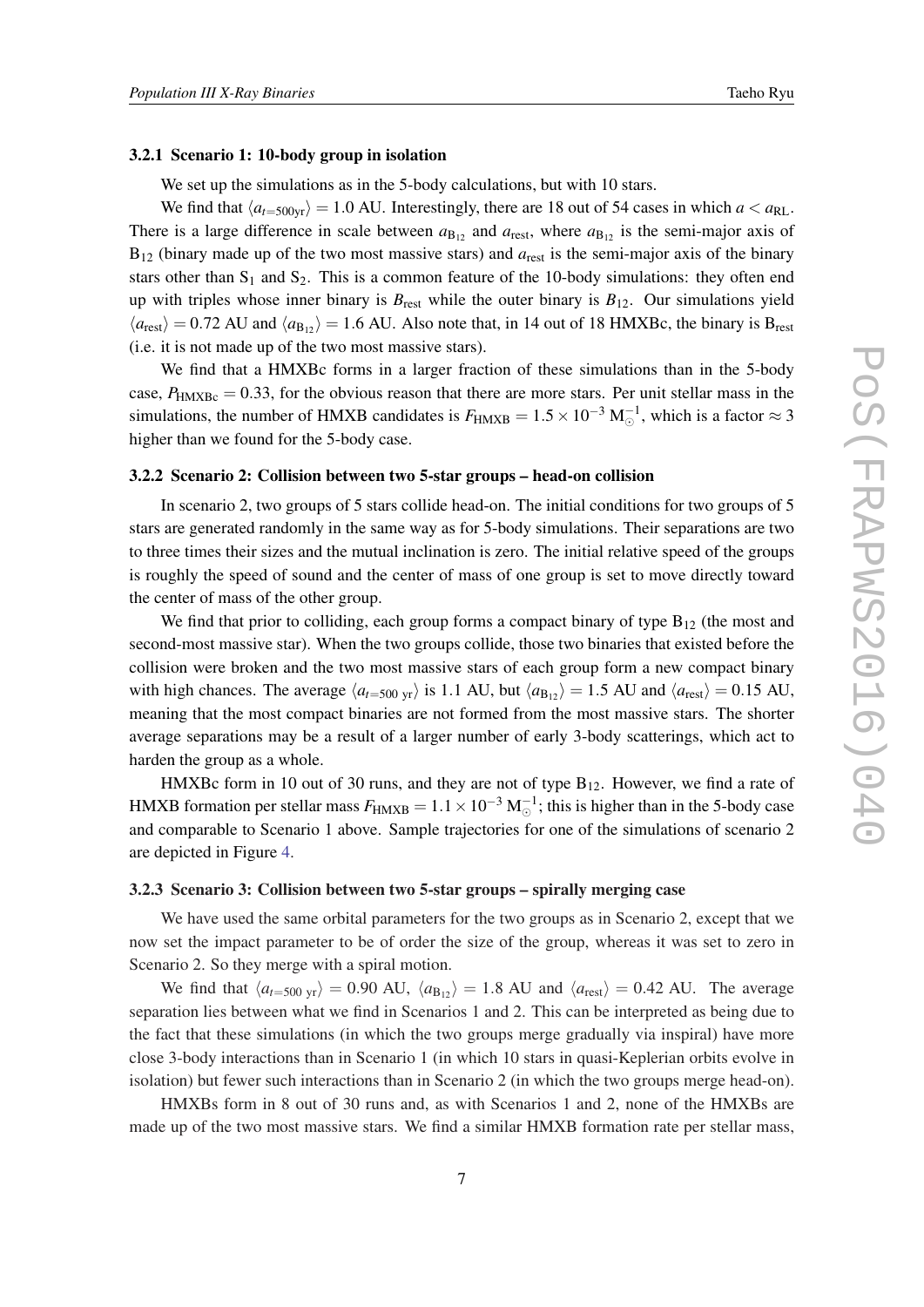<span id="page-8-0"></span>

Figure 4: 10-body head-collision (scenario 2). In these sample trajectories, five stars in each group are in nearly Keplerian motion. The groups move towards each other with a relative velocity of ∼ *c*<sup>s</sup> (left panel). At  $t \approx 8$  yr (middle panel), the two haloes begin to merge. During the merger, all ten stars undergo stellar scatterings (right panel). One triple (black+dark blue+red lines) has been formed and it is moving in -y direction. In these head-on collisions, it is likely for multiple systems that existed before merging to be broken, while a few new multiple systems are formed.



Figure 5: 10-body spirally merging case (scenario 3). As with scenario 2, two groups of 5 stars are set on a collision cours. However, in this scenario the impact parameter is  $\sim$  2 – 3 times the size of groups, whereas in scenario 2 it is set to be zero. The groups are approaching each other at the relative velocity of  $c_s$  (left panel). At  $t = 8$  yr, the groups are about to merge (middle panel). After some time (right panel), two binaries are ejected (red and purple lines in the *x*-direction and black and blue lines in the *y*-direction). In this sample case, the most compact binary is the one ejected in the y direction (black+blue lines) with  $a = 0.8$  AU at  $t = 100$  yr. A difference between this scenario and the head-on collision is that compact systems are more likely to survive the merger.

 $F_{\text{HMXB}} = 9.0 \times 10^{-4} \text{ M}_{\odot}^{-1}$ . Sample trajectories from one of the simulations for Scenario 3 are shown in Figure 5.

# 3.2.4 Scenarios 4A and 4B: Collision between two 5-body groups – spirally merging case with inclinations of 45 degrees and 135 degrees

In these two scenarios, the difference compared with those previous scenarios is that the orbital plane of one star group is tilted, or non-zero mutual inclination *i*. We take the inclination at  $i = 45°$ (nearly co-rotating) for scenario 4A, and  $i = 135^\circ$  (nearly counter-rotating) for scenario 4B. The groups are initially placed at a separation of two to three times their sizes, and set in motion at the same speeds as for the inspiral case (scenario 3).

We find that  $\langle a_{t=500 \text{ yr}} \rangle = 1.8 \text{ AU}, \langle a_{B_{12}} \rangle = 2.4 \text{ AU}, \text{ and } \langle a_{\text{rest}} \rangle = 1.2 \text{ AU}$  for scenario 4A. In scenario 4B, we find  $\langle a_{t=500 \text{ yr}} \rangle = 1.6 \text{ AU}, \langle a_{B_{12}} \rangle = 2.0 \text{ AU}, \text{ and } \langle a_{\text{rest}} \rangle = 0.23 \text{ AU}.$  In 70% of the runs for both scenarios, the two most massive stars form the most compact binary. Stellar binaries end up with somewhat closer separations in the nearly counter-rotating case, due to the fact that the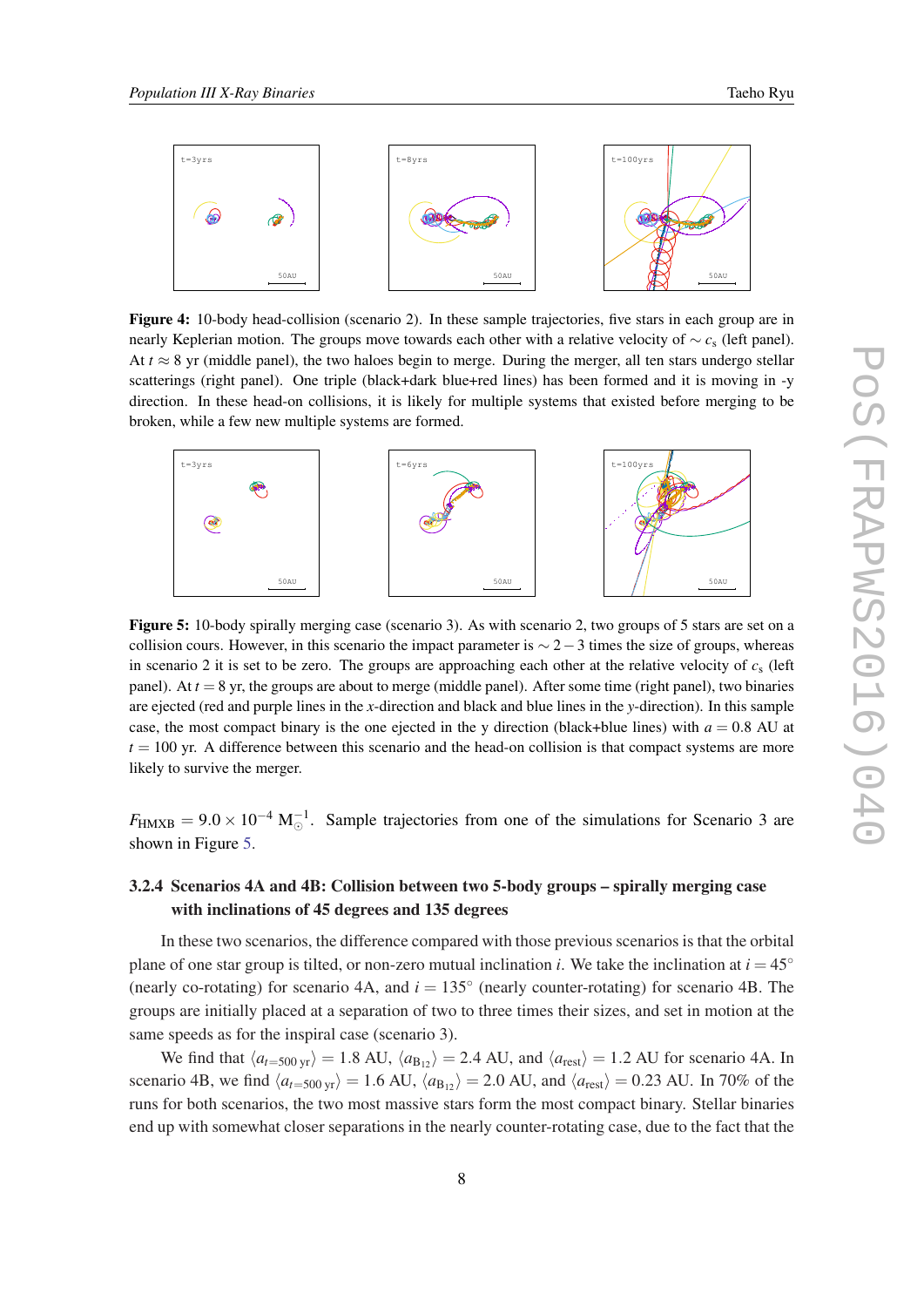<span id="page-9-0"></span>

Figure 6: Trajectories for scenario 4A, a collision between two 5-body groups, each on quasi-Keplerian orbits, but with the orbital plane of the two groups tilted with respect to each other at an inclination  $i = 45°$ . The setup is the same as scenario 3, except for the mutual inclination of the orbital planes of the colliding star groups. The left panel shows the two groups on a collision course. At  $t = 4$  yr, the halos are about to merge (middle panel). After  $t = 10$  yr (right panel), a triple having the most compact binary are ejected [black and blue lines (inner binary) and brown line].



Figure 7: Trajectories for scenario 4B—the same as scenario 4A (Figure 6), but with the two groups nearly counter-rotating with respect to each other  $(i = 135^{\circ})$ . At  $t = 4$  yr, the groups are about to merge (middle panel) and after  $t = 10$  yr (right panel), a quartet containing the most compact binary is ejected toward the upper right of the panel [black+blue lines (inner binary), brown and thick purple lines].

net angular momentum of the merged star group is smaller. Indeed, we find a total of four HMXBc across all the  $i = 45^\circ$  simulations, and eight in a same number of  $i = 135^\circ$  simulations.

For the same reason, we find a larger fraction of HMXB candidates per stellar mass simulated in the nearly counter-rotating case ( $F_{HMXB} = 8.4 \times 10^{-4}$  M<sub>☉</sub>) compared to the nearly co-rotating case ( $F_{\text{HMXB}} = 4.2 \times 10^{-4} \text{ M}_{\odot}$ ). The overall formation rate of HMXB candidates is lower for both cases than the cases in which all the stellar orbits were nearly coplanar (Scenarios 1, 2 and 3), plausibly due to the additional degree of freedom in the stellar orbits. Still, the value of *F*<sub>HMXB</sub> is within a factor of a few for all of our simulations.

Sample trajectories from runs for scenarios 4A and 4B are depicted in Figure 6 and Figure 7, respectively.

# 4. Discussion

## 4.1 Binary evolution and formation of HMXB candidates

Our simulations show that if protostellar clouds fragment and form stars in close groups on scales of  $\geq 10$  AU, as in [[6](#page-0-0)], then a small fraction of groups can form HMXBs. We briefly discuss the dynamics of HMXB formation in our simulations, then move on to discuss the astrophysical implications of our findings.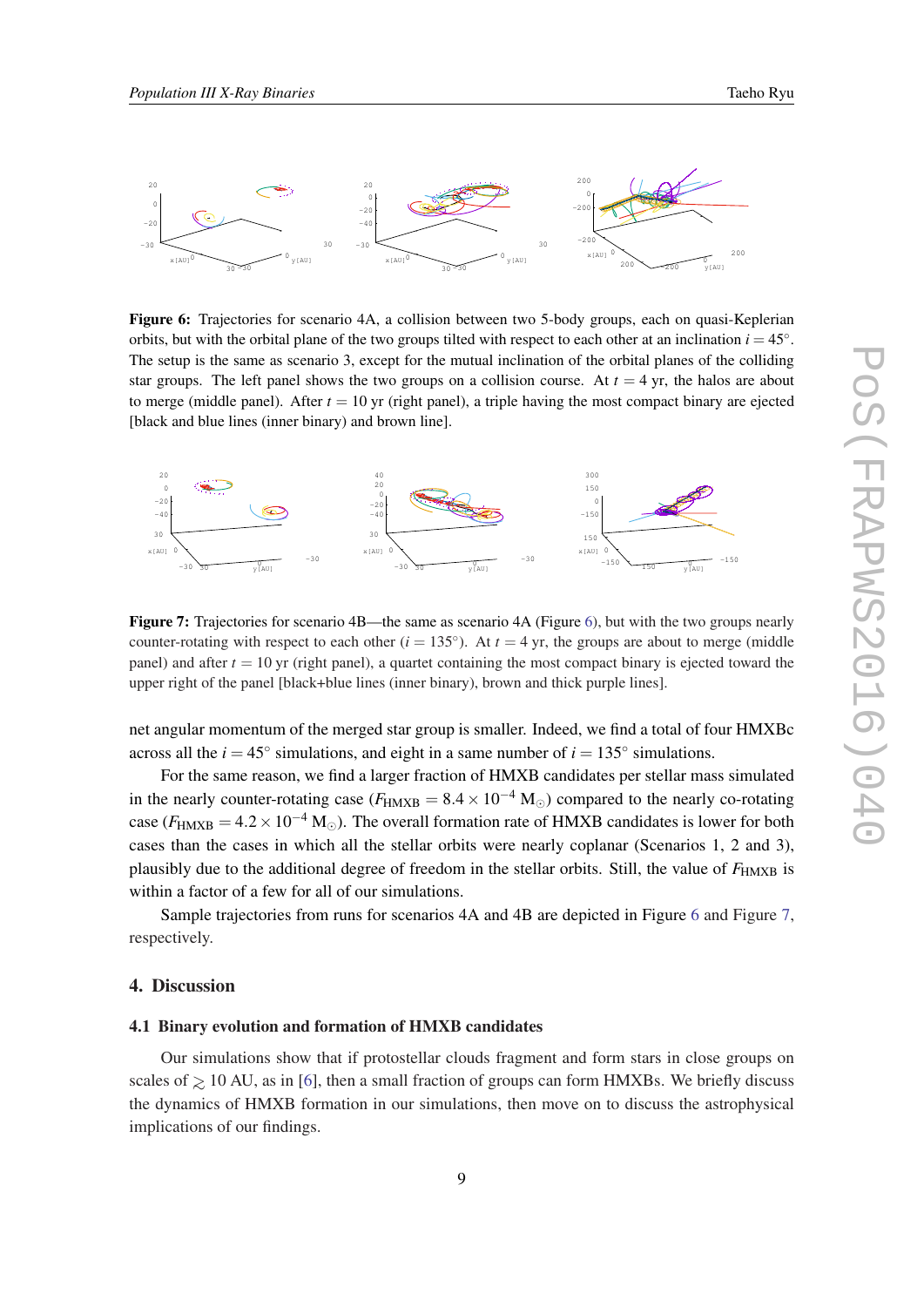According to our simulations, scatterings play a major role in making a compact binary. The background potential and the dynamical friction play a secondary role, by allowing the most compact binary (or triple) to remain near the center of mass of the halo and for other stars to return and scatter again and again.

We find that on average, the number of HMXB candidates formed per stellar mass,  $F_{\text{HMXB}}$ , depends on the number and orientation of close 3-body encounters. Our results indicate that if fewer number of stars are ejected during scattering and their interactions are coplanar,  $F_{\text{HMXB}}$  may be somewhat higher. It is important to note that the value of  $F_{HMXB}$  does not vary by more than a factor  $\approx$  3 throughout all scenarios. We interpret this lack of a significant variation in  $F_{\text{HMXB}}$ , for such a diverse set of initial conditions and ambient gas densities, to mean that our values are not far from the one that results from similar stellar encounters in nature.

#### 4.2 The effect of migration on the formation of HMXBs

The migration process could be one another way to harden the stellar group through a gaseous disk. The migration could occur as the protostars form—[\[25](#page-0-0)] found significant accretion from the protostellar disk onto the most massive protostar, and did not follow the evolution of the system beyond this stage.

We evaluate the possible role of disk migration on the separation of Pop III stars by considering a steady, geometrically thin disk with an  $\alpha$  viscosity ([[32\]](#page-0-0), [\[33\]](#page-0-0)). We adopt a disk with  $\alpha = 0.01$ and an accretion rate  $\dot{m} \sim 10^{-3}$  M<sub>☉</sub> yr<sup>-1</sup> ([\[34\]](#page-0-0), [[35](#page-0-0)]), who considered the structure of accretion disks around Pop III stars at high redshifts.

We estimate the migration timescale  $\tau_{\text{mig}}$  ([[36\]](#page-0-0)) for a representative binary system with primary mass  $M_1 = 120$  M<sub> $\odot$ </sub> and secondary mass  $M_2 = 11$  M $\odot$ , based on the mean values found across our simulations.



Figure 8: The migration timescales for a circumbinary protostellar disk, based on the typical binary properties of our simulations. The unperturbed Type II migration timescale,  $\tau_{\rm mig,0}$  (dashed line) shows the timescale assuming that the secondary mass is much smaller than the local disk mass. A longer timescale  $\tau_{\text{mig},1}$  (solid line) is expected if the secondary mass is large compared to the disk mass.

We plot the two migration timescales  $\tau_{\text{mig},0}$  and  $\tau_{\text{mig},1}$  in Figure 8. The unperturbed Type II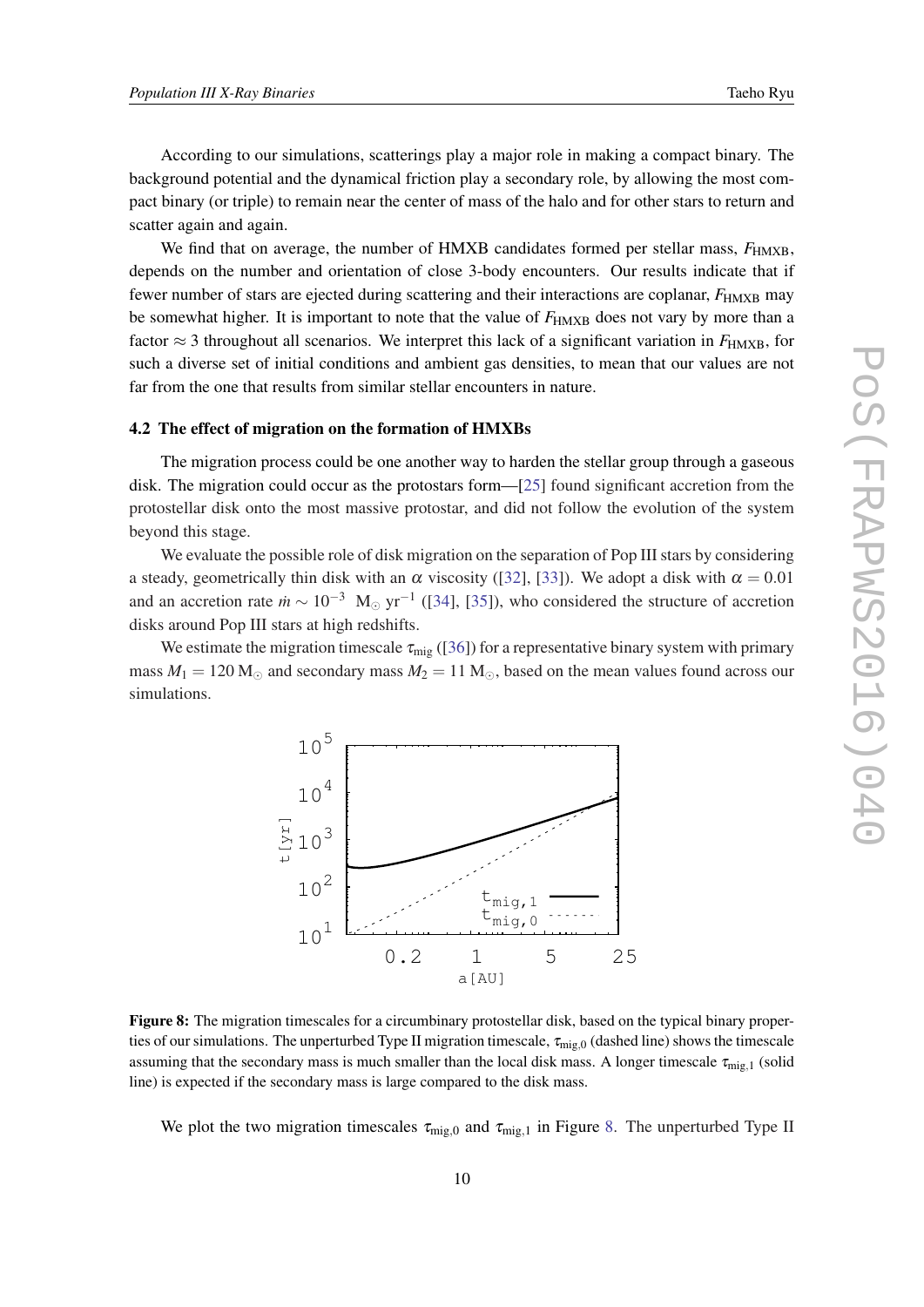migration timescale,  $\tau_{\text{mie},0}$  (dashed line) shows the timescale assuming that the secondary mass is much smaller than the local disk mass. A longer timescale  $\tau_{\text{mig},1}$  (solid line) is expected if the secondary mass is large compared to the disk mass. Both of these timescales are shorter than both the typical lifetimes of protostellar disks, as well as the lifes of the stars themselves<sup>1</sup>. This suggests, along with findings that the disks may be able to survive even under radiation feedback ([[37\]](#page-0-0), [[38\]](#page-0-0)), that disk migration could lead to initial stellar separations smaller than what we have assumed, making the formation of HMXBs via stellar scatterings more favorable.

We submit that the HMXB formation rates inferred from our simulations be taken as a conservative estimate, with possible additional contributions from channels other than stellar scattering.

### 4.3 X-ray output

As discussed in §[1](#page-1-0), HMXBs are believed to be a major source of X-rays in the early universe. Observations of nearby star-forming galaxies suggest that their X-ray luminosities (which are dominated by HMXBs) scale linearly with their star formation rate ([[39](#page-0-0)], [\[40](#page-0-0)], [[41\]](#page-0-0), [\[42](#page-0-0)]). In the linear regime, the X-ray luminosity of the local universe is given by [\[43](#page-0-0)],

$$
L_{2-10 \text{ keV}}^{\text{local}} = 3 \times 10^{39} \times \frac{\text{SFR}}{\text{M}_{\odot} \text{ yr}^{-1}} \text{ [ erg s}^{-1}\text{]},\tag{4.1}
$$

where SFR is the star formation rate.

In the following, based on the results of our simulations, we are going to quantitatively evaluate the relation between X-ray luminosity and SFR, and compare it with equation (4.1). We can write the X-ray luminosity as

$$
L_{2-10 \text{ keV}} = L_{\text{Edd}} \times f_{\text{Edd}} \times f_{2-10 \text{ keV}} \times t_{\text{acc}} \times f_{\text{sur}} \times f_{\text{esc}} \times F_{\text{HMXB}} \times \text{SFR}.
$$
 (4.2)

Below, we discuss each quantity in equation (4.2).

- 1.  $L_{\text{Edd}}$ , the Eddington luminosity, which scales with the typical mass of the CO engine  $M_{\text{CO}}$ as  $1.3 \times 10^{38} (M_{\rm CO} / M_{\odot})$  erg s<sup>-1</sup>. Note that, for stars which leave behind a BH remnant  $(M \gtrsim 25M_{\odot})$ , we use the stellar mass as a proxy for the BH mass for simplicity, due to the theoretical uncertainties in evaluating the mass loss due to winds and during the transition to a BH. For stars with  $M \le 25M_{\odot}$ , we consider two limiting cases: one in which all the stars form BHs, and one in which all the stars form NSs, for which we assume a typical mass value of 1.4  $M_{\odot}$ . However, this uncertainty plays a very small role for our results due to the fact that the number of HMXBs with a star of  $M < 25$  M<sub> $\odot$ </sub> is a small fraction of the total.
- 2. *f*Edd, the typical ratio of the total radiative power emitted by HMXBs (the bolometric luminosity) to *L*<sub>Edd</sub>. If the typical luminosity of a HMXB during an active phase is Eddington, then *f*<sub>Edd</sub> is effectively the mean duty cycle. Other studies have adopted values ranging from 0.1 to 0.5 ([\[42](#page-0-0)], [[44\]](#page-0-0), [[45](#page-0-0)]). we take as our fiducial value  $f_{\text{Edd}} = 0.1$ .

<sup>&</sup>lt;sup>1</sup>Note that, if the adopted value of  $\alpha$  were higher, e.g.  $\sim 0.1 - 1$  as suggested by recent simulations of Pop III protostellar disks [\[60](#page-0-0)], the migration timescale would become even shorter.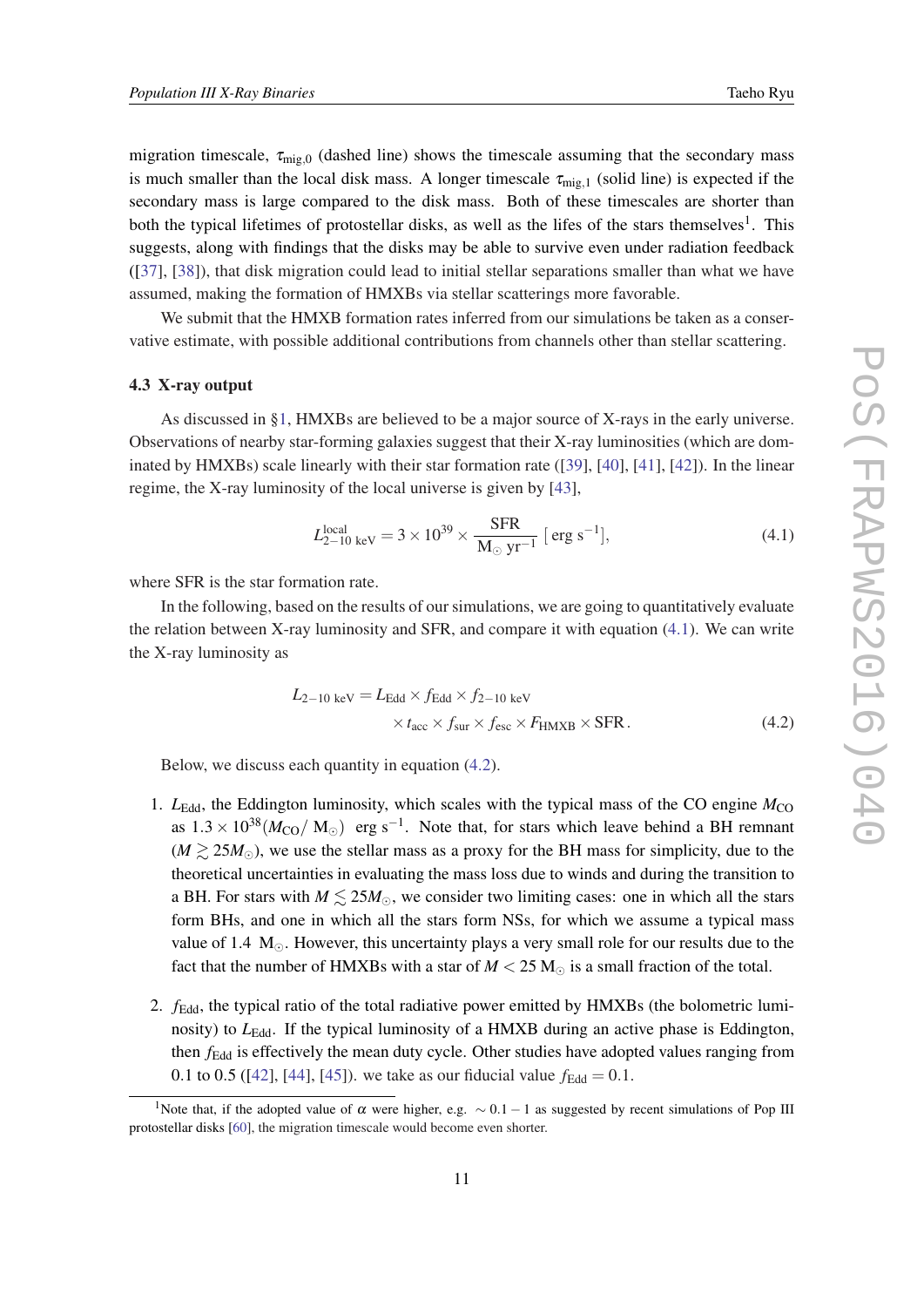- 3. *f*2−10 keV, the fraction of the bolometric luminosity that is emitted between 2 and 10 keV. Observational estimates vary between 0.1 and 0.8 ([\[46](#page-0-0)], [\[47\]](#page-0-0)).
- 4. *t*acc, the time that a massive binary spends as a HMXB, with the less massive star donating mass to the CO companion. If the two stars form simultaneously and form a compact binary before the more massive member dies to become a CO, then this is simply  $t_2 - t_1$ , the difference in the lifetimes of the stars.
- 5. *f*sur, the fraction of HMXB candidates identified in our simulations that actually survive to become HMXBs. This quantity accounts for possible disruptions of binaries, due to (a) the merger of the stars during main sequence and post-main sequence evolution  $(148)$ ; (b) the more massive star getting kicked following a supernova explosion ([\[49](#page-0-0)], [[50\]](#page-0-0)); and (c) subsequent disruptions by stellar scatterings that were not captured by our simulations.
- 6. *f*esc, the fraction of X-rays that escape the galaxy. Unless the environment of the HMXBs are Compton-thick, which is unlikely for the low-mass galaxies of interest, we expect  $f_{\text{esc}} \leq 1$ .
- 7. *F*<sub>HMXB</sub>, the number of HMXBs formed per stellar mass. This is the main output of our simulations.<sup>2</sup> Whereas previous theoretical works had arrived at this value by extrapolating the locally observed value with an assumed redshift evolution, or with free parameters, here we provide an estimate based on suites of *N*-body simulations whose initial conditions are motivated by cosmological simulations of Pop III star formation. A higher mass fraction in BHs should result in more X-ray production per unit star formation, and a more pronounced effect on the IGM kinetic temperature and greater thermal feedback on early galaxy formation and evolution ([\[17](#page-0-0)], [[18\]](#page-0-0)).

In all of our simulations independent of the number of stars in the group and collision configurations, we find  $F_{\text{HMXB}} \sim 10^{-3}$ , varying by less than a factor of 4 between the lowest and the highest values (see Table [3](#page-13-0)).

Finally, we can write  $L_{2-10 \text{ keV}}$  as follows :

$$
\frac{L_{2-10 \text{ keV}}}{\text{SFR}} = 0.33 \times \frac{M_{\text{BH}}}{\text{M}_{\odot}} \times \frac{f_{\text{Edd}}}{0.1} \times \frac{f_{2-10 \text{ keV}}}{0.1} \times \frac{t_{\text{acc}}}{\text{Myr}}
$$

$$
\times \frac{f_{\text{sur}}}{0.5} \times \frac{f_{\text{esc}}}{0.5} \times \frac{F_{\text{HMXB}}}{10^{-3} \text{ M}_{\odot}^{-1}}
$$

$$
\times \frac{10^{39} \text{ erg s}^{-1}}{\text{M}_{\odot} \text{ yr}^{-1}}.
$$
(4.3)

Based on our choices of the factors,  $f_{\text{Edd}} = 0.1$ ,  $f_{2-10 \text{ keV}} = 0.1$ ,  $f_{\text{sur}} = 0.5$  and  $f_{\text{esc}} = 0.5$ , we can estimate the normalized X-ray luminosities per SFR, *L*2−10keV/SFR. We report this quantity for each of our models in Table [3.](#page-13-0) It varies from a minimum of 37 to a maximum of 450 among the studied scenarios.

<sup>&</sup>lt;sup>2</sup>Note that  $F_{\text{HMXB}}$  has units  $M_{\odot}^{-1}$ ; we use the capital letter to distinguish it from the dimensionless fractions represented by *f* .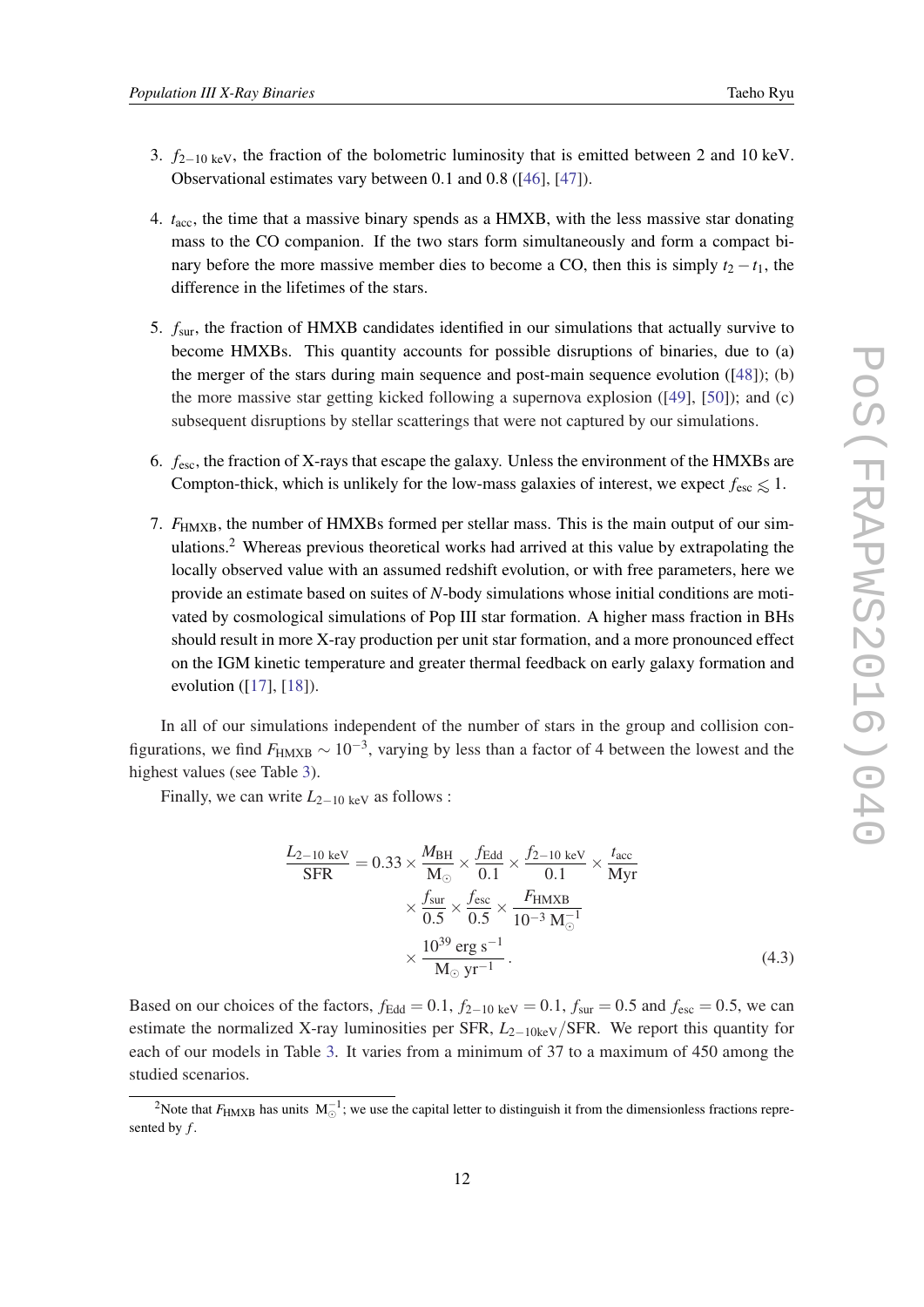<span id="page-13-0"></span>

|                                                                                                      | 5-body $(n_6)$ | 5-body $(n_4)$ | Sce. 1   | Sce. 2   | Sce. 3   | Sce. 4A  | Sce. 4B  |
|------------------------------------------------------------------------------------------------------|----------------|----------------|----------|----------|----------|----------|----------|
| $M_1[M_{\odot}]$ ( $\tau_{\text{life},1}[\text{Myr}])$                                               | 110(2.5)       | 88 (2.9)       | 110(2.5) | 120(2.4) | 110(2.4) | 160(2.0) | 110(2.4) |
| $M_2[{\rm\,M_\odot}](\tau_{\rm life,2}[{\rm Myr}])$                                                  | 12(17)         | 11 (18)        | 18(11)   | 45(4.8)  | 28(7.1)  | 63(3.7)  | 63(3.7)  |
| $t_{\text{acc}}$ (= $\tau_{\text{life},2} - \tau_{\text{life},1}$ )[Myr]                             | 14             | 15             | 8.6      | 2.5      | 4.7      | 1.7      | 1.3      |
| $F_{\rm HMXB}~[10^{-4}~\rm M_{\odot}^{-1}]$                                                          | 4.6            | 4.6            | 15       | 11       | 9.0      | 4.2      | 8.4      |
| $L_{2-10\text{keV}}/\text{SFR}$ [10 <sup>39</sup> ergs <sup>-1</sup> M <sub>o</sub> <sup>1</sup> yr] | 220            | 200            | 450      | 110      | 160      | 37       | 40       |
| $L_{2-10keV}/L_{2-10keV}^{local}$                                                                    | 75             | 67             | 150      | 36       | 52       | 12       | 13       |
| $\overline{\eta_{\rm GRB, PopIII}}$<br>$\eta_{\rm GRB, Pop I/II}$                                    | 2.2            | 2.2            | 7.0      | 5.4      | 4.3      | 2.0      | 4.0      |

Table 3: Summary of the results of X-ray luminosity and GRB efficiencies. In the table, second and third columns correspond to 5-body calculations and the rest columns (from *Sce. 1* to *Sce. 4B*) are the results from 10-body calculations with the number density of  $10^6$ cm<sup>-3</sup>. According to the ratio  $L_{2-10 \text{ keV}}/L_{2-10 \text{ keV}}^{\text{local}}$ , where  $L_{2-10 \text{ keV}}^{\text{local}}$ /SFR = 3 × 10<sup>39</sup> erg s<sup>-1</sup>, it is expected that the 2-10 keV X-ray luminosity is ~ 10<sup>2</sup> times larger than the X-ray luminosity of the local universe. These larger values essentially result from the large mass of the star 1. In the bottom row, we have listed the LGRB efficiency, derived from each set of simulations. The higher HMXB formation rates, lead to larger efficiencies than the estimated value for Pop I/II stars,  $\eta_{\text{GRB.Popl/II}} \simeq 4.2 \times 10^{-6}$  with beaming factor of 1/50 ([[53\]](#page-0-0)).

These  $L_X$ -to-SFR ratios are  $\sim$  40 − 150 higher than what is observed in the local Universe. This result is qualitatively consistent with the findings of [\[61\]](#page-0-0) and [\[62](#page-0-0)], who find an increase in the *L*<sub>X</sub>-to-SFR ratios toward  $z \ge 4$ . Our high *L*<sub>X</sub>-to-SFR values stem from the large mass of the HMXBc primary, and the relatively low mass of the secondary. The former leads to a higher Eddington luminosity compared to typical stellar-mass BHs ( $\sim$  3 M) in the local Universe, and the latter results in long stellar lifetimes, which in turn leads to longer *t*acc.

#### 4.4 Implications for the thermal history of the IGM and the 21cm radiation

A higher *L*<sub>X</sub>-to-SFR ratio implies that IGM heating will occur earlier than commonly thought. The thermal history of the IGM can be probed in the 21 cm line, which is observable in absorption (or in emission), depending on whether the spin temperature of the IGM is below (or above) the CMB temperature.

If the IGM heats early, as suggested by our estimates of the X-ray emission of early galaxies, the 21 cm absorption line appears earlier, and the "dip" as a function of redshift caused by adiabatic cooling is not as deep and not as sharp as in the case of late heating as it would otherwise (see Figure 2 in [\[63\]](#page-0-0)). Another consequence of early, intense heating is that the temperature of the IGM could become high enough, to suppress the formation of low-mass galaxies ([\[17\]](#page-0-0)) and the growth of their nuclear BHs ([\[18](#page-0-0)]).

## 4.5 Implications for Gamma Ray Bursts from Pop III stars

As discussed in [§1,](#page-1-0) the fraction of HMXBs at high redshifts has potential implications for the expected rates of LGRBs from Pop III stars. Binary systems more easily satisfy the collapsar model ([[51](#page-0-0)]) with respect to single stars ([[52](#page-0-0)]). Binary stars can spin up the helium core of the progenitor star via tidal coupling and spin-orbit locking. Further, RLOF can strip the hydrogen envelope during a common-envelope phase without reducing the rotation of the helium core [[53\]](#page-0-0). This is especially important for Pop III stars, whose heavier hydrogen envelopes would be more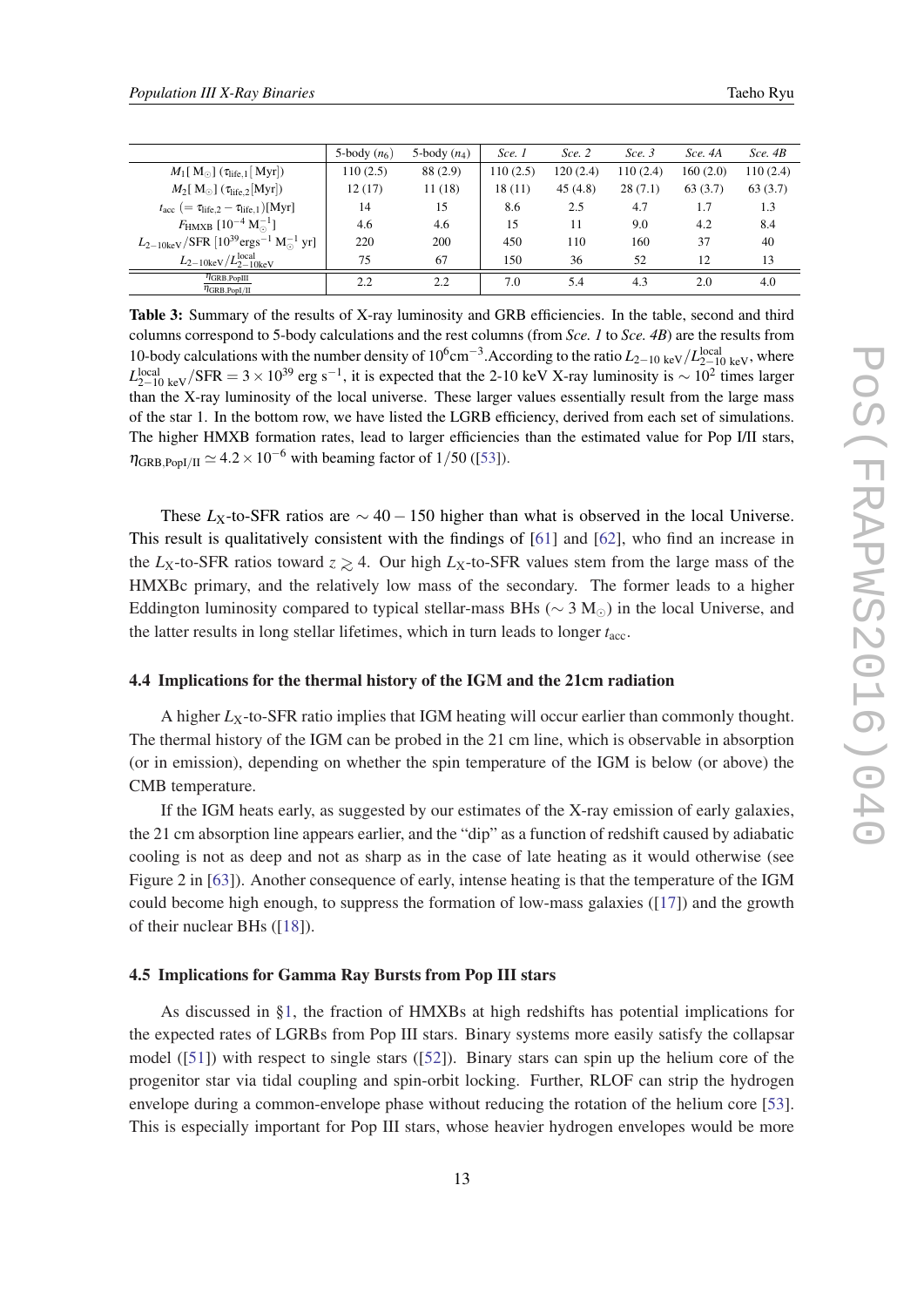<span id="page-14-0"></span>difficult to shed in isolation. Therefore, compact binary systems, or HMXBs, constitute a promising channel to produce LGRBs from Pop III stars.

We can use our results for the formation rates of Pop III HMXBs to estimate the fraction of LGRBs from Pop III stars. [\[53](#page-0-0)] quantified the GRB formation efficiency as

$$
\eta_{\text{GRB}} \simeq \eta_{\text{BH}} \eta_{\text{bin}} \eta_{\text{close}} \eta_{\text{beaming}},\tag{4.4}
$$

where  $\eta_{BH}$  is the number of BH-forming stars resulting from a given total stellar mass,  $\eta_{bin}$  is the binary fraction and  $\eta_{\text{close}}$  is the fraction of sufficiently close binaries to undergo RLOF. For Pop I/II stars they calculated  $\eta_{BH} \simeq 1/(700 M_{\odot})$ . Combining this value with adopted values for the other parameters— $\eta_{\text{bin}} \sim 0.5$ ,  $\eta_{\text{close}} \sim 0.3$ , and  $\eta_{\text{beaming}} \simeq (1/50) - (1/500)$ —yields  $\eta_{\text{GRB.Pool/II}} \sim$  $4.2 \times (10^{-6} - 10^{-7}) \text{ M}_{\odot}^{-1}.$ 

Our work is a first attempt to fill the gap between simplified guesses stemming from the absence of detailed calculations for the fraction of close binaries and our theoretical knowledge. Starting with  $F_{\text{HMXB}} = \eta_{\text{BH}} \eta_{\text{bin}} \eta_{\text{close}}$  and using the same value of  $\eta_{\text{beaming}} \simeq (1/50) - (1/500)$ ([[53\]](#page-0-0)), we then infer  $\eta_{\rm GRB, Pop~III} \simeq 4.8 \times (10^{-6} \sim 10^{-7}) \text{ M}_{\odot}^{-1}$  for the interacting 5-star case, and  $2.2 \times (10^{-5} \sim 10^{-6}) \text{ M}_{\odot}^{-1}$  for the (most favorable) 10-body scenario.

Therefore, our results suggest that LGRB rates from Pop III stars could be comparable to or somewhat higher than the rates from Pop I/II stars. However, even with these rates, the probability of detecting a GRB from a Pop III star remains very low and rather uncertain. The probability depends on the mass function of Pop III stars, the likelihood that a Pop III star produces a GRB, the luminosity function of these bursts, and how efficiently such high-redshift GRBs can be identified. Accordingly, there is a wide range of published theoretical results based on different model assumptions ([\[56](#page-0-0)], [[53\]](#page-0-0), [\[57](#page-0-0)], [[58\]](#page-0-0)). In general, a detection of a GRB from a Pop III star will likely require a long time baseline, provided by a combination of the current *Swift* satellite and proposed future missions such as *SVOM* ([[54\]](#page-0-0)) and *EXIST* ([\[55](#page-0-0)]).

# 5. Summary

In this study, we used *N*-body simulations of the first stars to explore the formation, evolution, disruption and energy output of Pop III HMXBs. The code considers gravitational scattering of stars, dynamical friction, and the gravitational potential of ambient gas.

The initial conditions for the simulations (i.e. IMF, typical star separation in the host haloes, ambient densities) are taken from two different sets of cosmological simulations of Pop III formation, namely by [\[26](#page-0-0)] and [\[25](#page-0-0)]. We investigated star evolution in two backgound gas densities, a high-density case (10<sup>6</sup>cm<sup>-3</sup>), and a lower-density one (10<sup>4</sup>cm<sup>-3</sup>).

Based on the handful of protostars per halo that are found in the works quoted above, we simulated systems with 5 stars and systems with 10 stars. We found:

1. *5-body simulations*: If stars form in compact groups separated by ∼ 10 AU, as is expected from turbulent fragmentation, stellar scatterings lead to a significant HMXB formation rate. In particular, we found that HMXBs form at a rate of a few per  $10^4$  M<sub>o</sub> of stars formed, independent of the ambient gas density.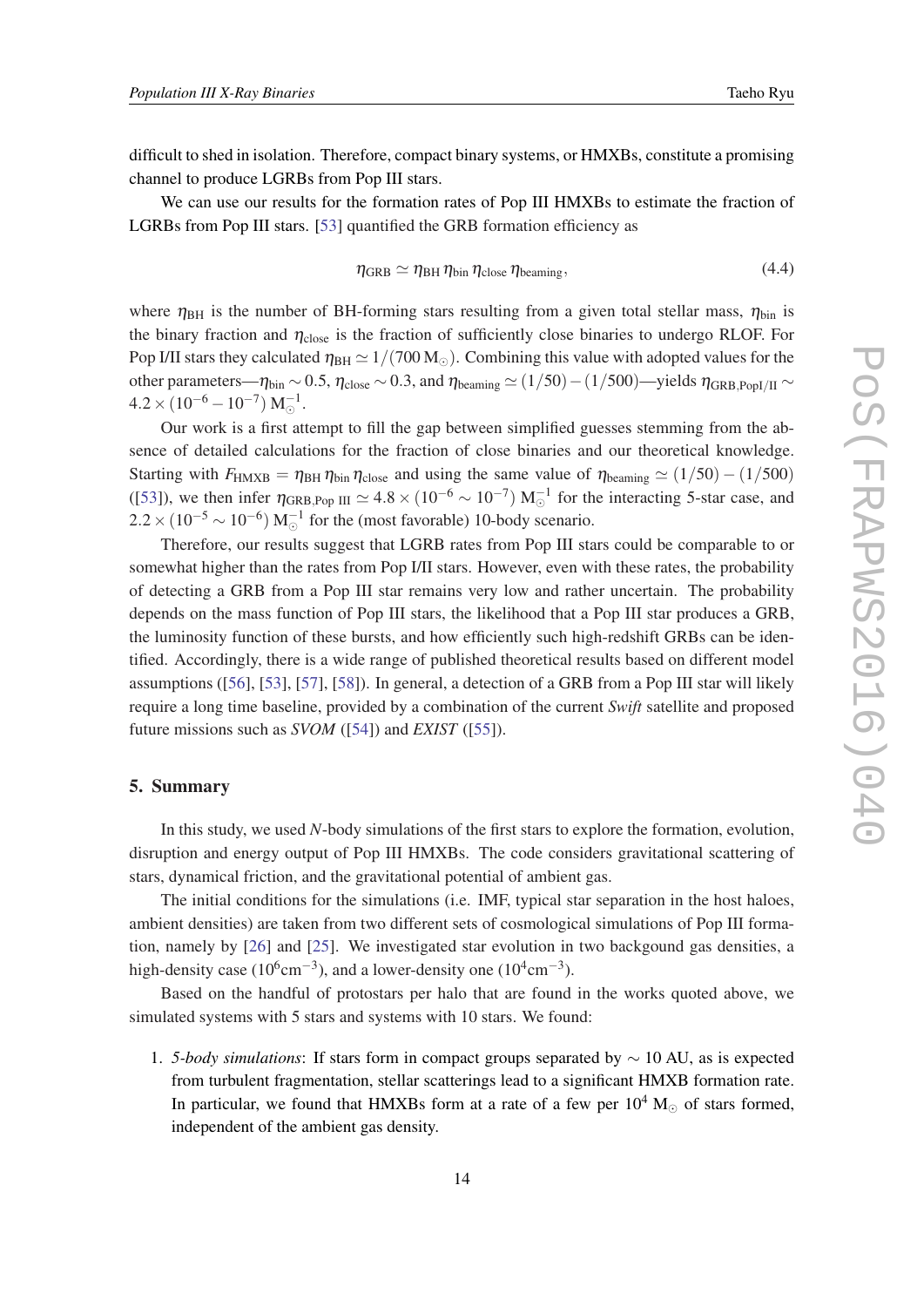2. *10-body simulations*: We simulated 10 stars on separations of ∼ 10 AU, and evolved them as isolated quasi-Keplerian disks, or as two colliding groups with 5 stars each. For the latter, we ran several different sets of collision geometries. We found that the HMXB formation rate was a factor  $\sim$  1 – 3 times higher than for the 5-body simulations, mainly due to the fact that the larger number of stars allowed for more hardening via stellar scattering.

All of the simulations suggest an X-ray luminosity per unit star formation that is a factor  $\sim 10^2$ higher than what is observed in the local Universe (under the assumption that other variables such as the X-ray escape fraction from galaxies and the duty cycle of HMXBs do not differ significantly). These results are mostly due to *the large mass of the most massive star of the HMXBc compared to that of the companion star, implying both a large t*acc *as well as a higher luminosity of the remnant BH*. The fact that we found little variation in this quantity across all of our simulations suggests that this is a robust estimate. Additional factors, such as in-disk migration of nascent stars, could further increase the HMXB formation efficiency.

A direct consequence is that X-rays can heat the IGM rapidly at Cosmic Dawn. Signals of early heating can be probed via the 21 cm line radiation. In addition to the implications for the thermal history of the IGM, these high formation rates of HMXBs per stellar mass imply a higher GRB formation efficiency from Pop III stars in binaries. These predictions may be tested with a long baseline of observational data from Swift in combination with future missions such as SVOM, EXIST.

# References

- [1] G. Hinshaw et al., *Nine-year Wilkinson Microwave Anisotropy Probe (WMAP) Observations: Cosmological Parameter Results*, *ApJ Supp.* 208 (2013) 19 [hep-th/1212.5226].
- [2] Planck Collaboration et al., *Planck 2015 results. XIII. Cosmological parameters*, (2015) hep-th/1502.01589.
- [3] T. Abel, G. L. Bryan, M. L. Norman, *The Formation of the First Star in the Universe*, *Science* 295 (2002) 93 [hep-th/0112088].
- [4] M. J. Turk, T. Abel, B. O'Shea, *The Formation of Population III Binaries from Cosmological Initial Conditions*, *Science* 325 (2009) 601 [hep-th/0907.2919].
- [5] A. Stacy, T. H. Greif, V. Bromm, *The first stars: formation of binaries and small multiple systems*, *MNRAS* 403 (2010) 45 [hep-th/0908.0712].
- [6] T. H. Greif, V. Springel, S. D. M. White, S. C. O. Glover , P. C. Clark , R. J. Smith , R. S. Klessen, V. Bromm, *Simulations on a Moving Mesh: The Clustered Formation of Population III Protostars*, *ApJ* 737 (2011) 75 [hep-th/1101.5491].
- [7] V. Bromm, N. Yoshida, *The First Galaxies*, *Ann. Rev. A&A* 49 (2011) 373 [hep-th/1102.4638].
- [8] V. Springel, T. Di Matteo, L. Hernquist, *Modelling feedback from stars and black holes in galaxy mergers*, *MNRAS* 361 (2005) 776 [hep-th/0411108].
- [9] G. Stinson, A. Seth, N. Katz, J. Wadsley, F. Governato, T. Quinn, *Star formation and feedback in smoothed particle hydrodynamic simulations - I. Isolated galaxies*, *MNRAS* 373 (2006) 1074 [hep-th/0602350].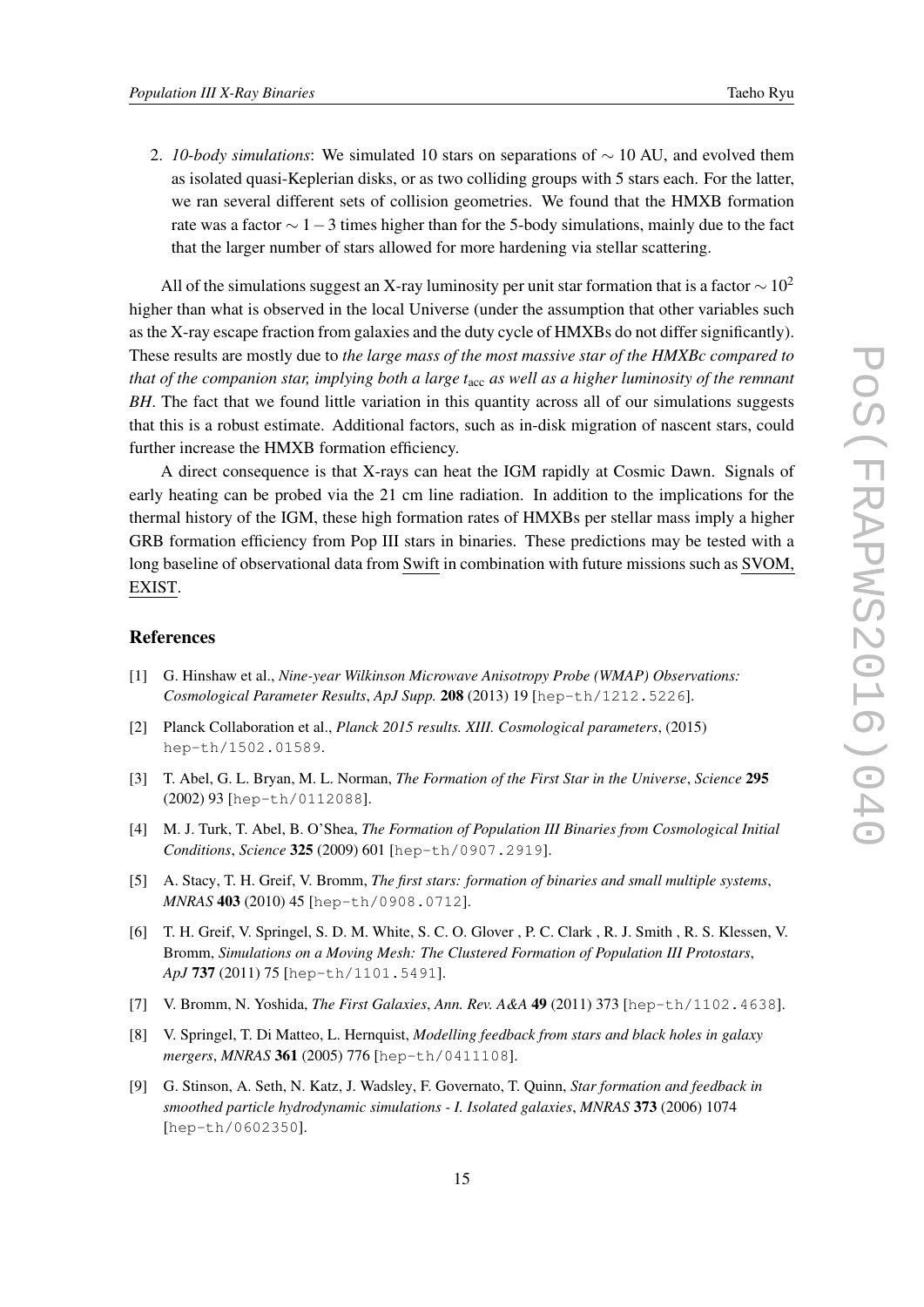- [10] D. Sijacki, V. Springel, T. Di Matteo, L. Hernquist, *A unified model for AGN feedback in cosmological simulations of structure formation*, *MNRAS* 380 (2007) 877 [hep-th/0705.2238].
- [11] A. Venkatesan, M. L. Giroux, J. M. Shull, *Heating and Ionization of the Intergalactic Medium by an Early X-Ray Background*, *ApJ* 563 (2001) 1 [hep-th/0108168].
- [12] M. E. Machacek, G. L. Bryan, T. Abel, *Effects of a soft X-ray background on structure formation at high redshift*, *MNRAS* 338 (2003) 273 [hep-th/0209326].
- [13] S. P. Oh, *Reionization by Hard Photons. I. X-Rays from the First Star Clusters*, *ApJ* 553 (2001) 499 [hep-th/0005262].
- [14] A. Venkatesan, J. Tumlinson, J. M. Shull, *Evolving Spectra of Population III Stars: Consequences for Cosmological Reionization*, *ApJ* 584 (2003) 621 [hep-th/0206390].
- [15] M. Ricotti & J. P. Ostriker, *X-ray pre-ionization powered by accretion on the first black holes I. A model for the WMAP polarization measurement*, *MNRAS* 352 (2004) 547 [hep-th/0311003].
- [16] J. R. Pritchard, S. R. Furlanetto, *21-cm fluctuations from inhomogeneous X-ray heating before reionization*, *MNRAS* 376 (2007) 1680 [hep-th/0607234].
- [17] E. Ripamonti, M. Mapelli, S. Zaroubi, *Radiation from early black holes I. Effects on the neutral intergalactic medium*, *MNRAS* 387 (2008) 158 [hep-th/0802.1857].
- [18] T. Tanaka, R. Perna, Z. Haiman, *X-ray emission from high-redshift miniquasars: self-regulating the population of massive black holes through global warming*, *MNRAS* 425 (2012) 2974 [hep-th/1205.6467].
- [19] N. Y. Gnedin, *Effect of Reionization on Structure Formation in the Universe*, *ApJ* 542 (2000) 535 [hep-th/0002151].
- [20] S. Naoz, R. Barkana, *The formation and gas content of high-redshift galaxies and minihaloes*, *MNRAS* 377 (2007) 667 [hep-th/0612004].
- [21] Z. Haiman, M. J. Rees, A. Loeb, *H*<sup>2</sup> *Cooling of Primordial Gas Triggered by UV Irradiation*, *ApJ* 467 (1996) 522 [hep-th/9511126].
- [22] M. Kuhlen, P. Madau, *The first miniquasar*, *MNRAS* 363 (2005) 1069 [hep-th/0506712].
- [23] M. A. Latif, S. Bovino, T. Grassi, D. R. G. Schleicher, M. Spaans, *How realistic UV spectra and X-rays suppress the abundance of direct collapse black holes*, *MNRAS* 446 (2015) 3163 [hep-th/1408.3061].
- [24] K. Inayoshi, T. L. Tanaka, *The suppression of direct collapse black hole formation by soft X-ray irradiation*, *MNRAS* 450 (2015) 4350 [hep-th/1411.2590].
- [25] T. H. Greif, V. Bromm, P. C. Clark, S. C. O. Glover, R. J. Smith, R. S. Klessen, N. Yoshida, V. Springel, *Formation and evolution of primordial protostellar systems*, *MNRAS* 424 (2012) 399.
- [26] A. Stacy, V. Bromm, *Constraining the statistics of Population III binaries*, *MNRAS* 443 (2013) 1094 [hep-th/1211.1889].
- [27] J. Binney, S. Tremaine, *Galactic dynamics*, 1987.
- [28] T. Tanaka, Z. Haiman, *The Assembly of Supermassive Black Holes at High Redshifts*, *ApJ* 696 (2009) 1798 [hep-th/0807.4702].
- [29] E. C. Ostriker, *Dynamical Friction in a Gaseous Medium*, *ApJ* 513 (1999) 252 [hep-th/9810324].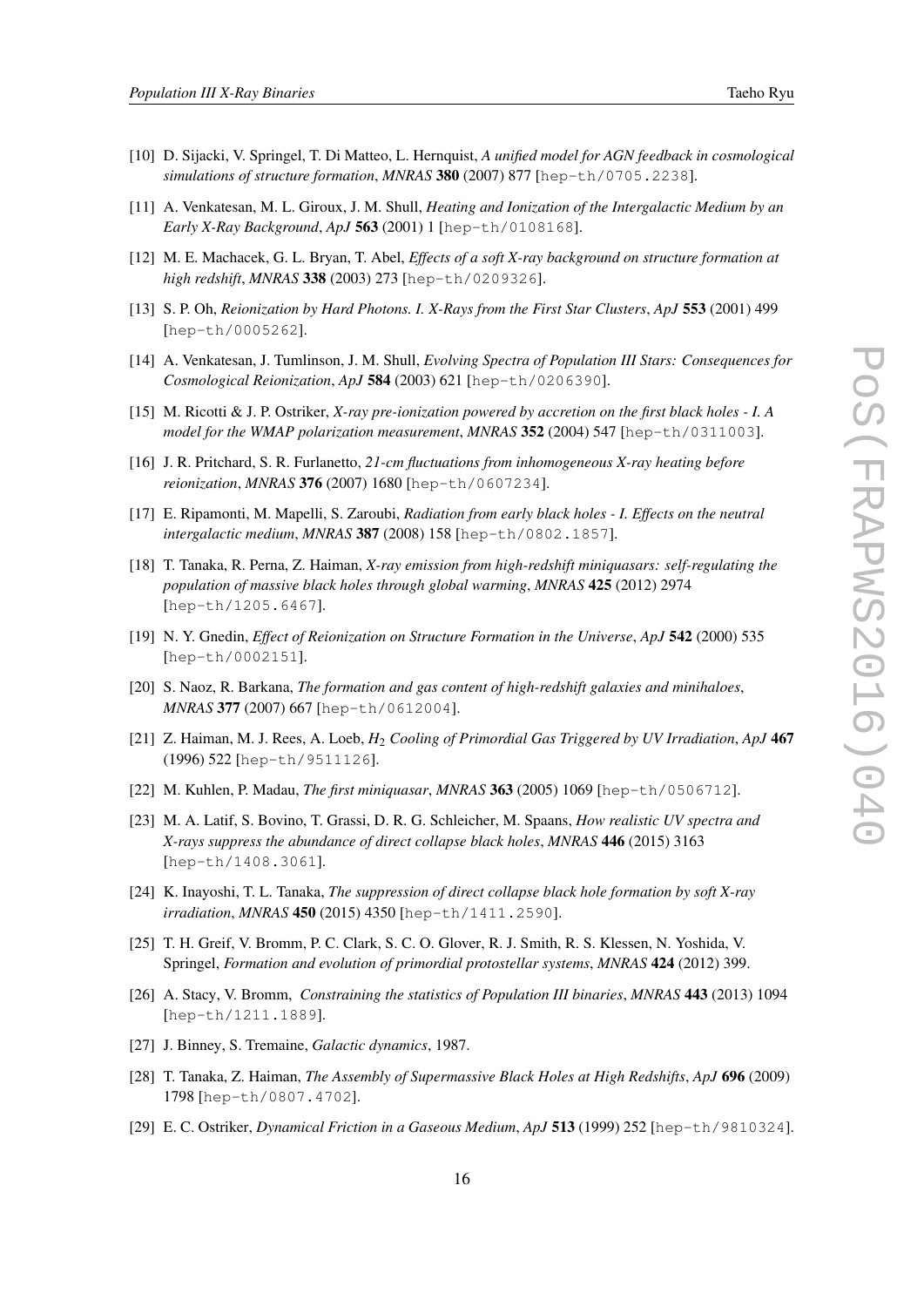- [30] A. Escala, R. B. Larson, P. S. Coppi, D. Mardones, *The Role of Gas in the Merging of Massive Black Holes in Galactic Nuclei. I. Black Hole Merging in a Spherical Gas Cloud*, *ApJ* 607 (2004) 765 [hep-th/0310851].
- [31] F. Erwin, *Low-order classical Runge-Kutta formulas with step size control and their application to some heat transfer problems*, *NASA Technical Report* 315 (1969) 1.
- [32] N. I. Shakura, R. A. Sunyaev, *Black holes in binary systems. Observational appearance*, *A&A* 24 (1973) 337.
- [33] J. Frank, A. King, D. J. Raine, *Accretion Power in Astrophysics: Third Edition*, 2002.
- [34] J. C. Tan, C. F. McKee, *The Formation of the First Stars. I. Mass Infall Rates, Accretion Disk Structure, and Protostellar Evolution*, *ApJ* 603 (2004) 383 [hep-th/0307414].
- [35] J. C. Tan, E. G. Blackman, *Protostellar Disk Dynamos and Hydromagnetic Outflows in Primordial Star Formation*, *ApJ* 603 (2004) 401 [hep-th/0307455].
- [36] D. Syer, C. J. Clarke, *Satellites in discs: regulating the accretion luminosity*, *MNRAS* 277 (1995) 758 [hep-th/9505021].
- [37] A. Stacy, T. H. Greif, V. Bromm, *The first stars: mass growth under protostellar feedback*, *MNRAS* 422 (2012) 290 [hep-th/1109.3147].
- [38] T. Hosokawa, S. Hirano, R. Kuiper, H. W. Yorke, K. Omukai, N. Yoshida, *Formation of Massive Primordial Stars: Intermittent UV Feedback with Episodic Mass Accretion*, *ApJ* 824 (2015) 119 [hep-th/1510.01407].
- [39] H.-J. Grimm, M. Gilfanov, R. Sunyaev, *High-mass X-ray binaries as a star formation rate indicator in distant galaxies*, *MNRAS* 339 (2003) 793 [hep-th/0205371].
- [40] M. Gilfanov, H.-J. Grimm, R. Sunyaev, *L*X*-SFR relation in star-forming galaxies*, *MNRAS* 347 (2004) L57 [hep-th/0301331].
- [41] M. Persic, Y. Rephaeli, V. Braito, M. Cappi, R. Della Ceca, A. Franceschini, D. E. Gruber, *2-10 keV luminosity of high-mass binaries as a gauge of ongoing star-formation rate*, *A&A* 419 (2004) 849 [hep-th/0402568].
- [42] I. F. Mirabel, M. Dijkstra, P. Laurent, A. Loeb, J. R. Pritchard, *Stellar black holes at the dawn of the universe*, *A&A* 528 (2011) A149 [hep-th/1102.1891].
- [43] S. Mineo, M. Gilfanov, R. Sunyaev, *X-ray emission from star-forming galaxies I. High-mass X-ray binaries*, *MNRAS* 419 (2012) 2095 [hep-th/1105.4610].
- [44] K. Belczynski, V. Kalogera, F. A. Rasio, R. E. Taam, A. Zezas, T. Bulik, T. J. Maccarone, N. Ivanova, *Compact Object Modeling with the StarTrack Population Synthesis Code*, *ApJ Supp.* 174 (2008) 223 [hep-th/0511811].
- [45] R. Salvaterra, F. Haardt, M. Volonteri, A. Moretti, *Limits on the high redshift growth of massive black holes*, *A&A* 545 (2012) L6 [hep-th/1209.1095].
- [46] M. S. Sipior, M. Eracleous, S. Sigurdsson, *Simulating the Early Evolution of the Hard X-Ray Properties of a Young Stellar Population*, (2003) hep-th/0308077.
- [47] S. Migliari, R. P. Fender, *Jets in neutron star X-ray binaries: a comparison with black holes*, *MNRAS* 366 (2006) 79 [hep-th/0510698].
- [48] C. Power, G. A. Wynn, C. Combet, M. I. Wilkinson, *Primordial globular clusters, X-ray binaries and cosmological reionization*, *MNRAS* 395 (2009) 1146 [hep-th/0902.1897].